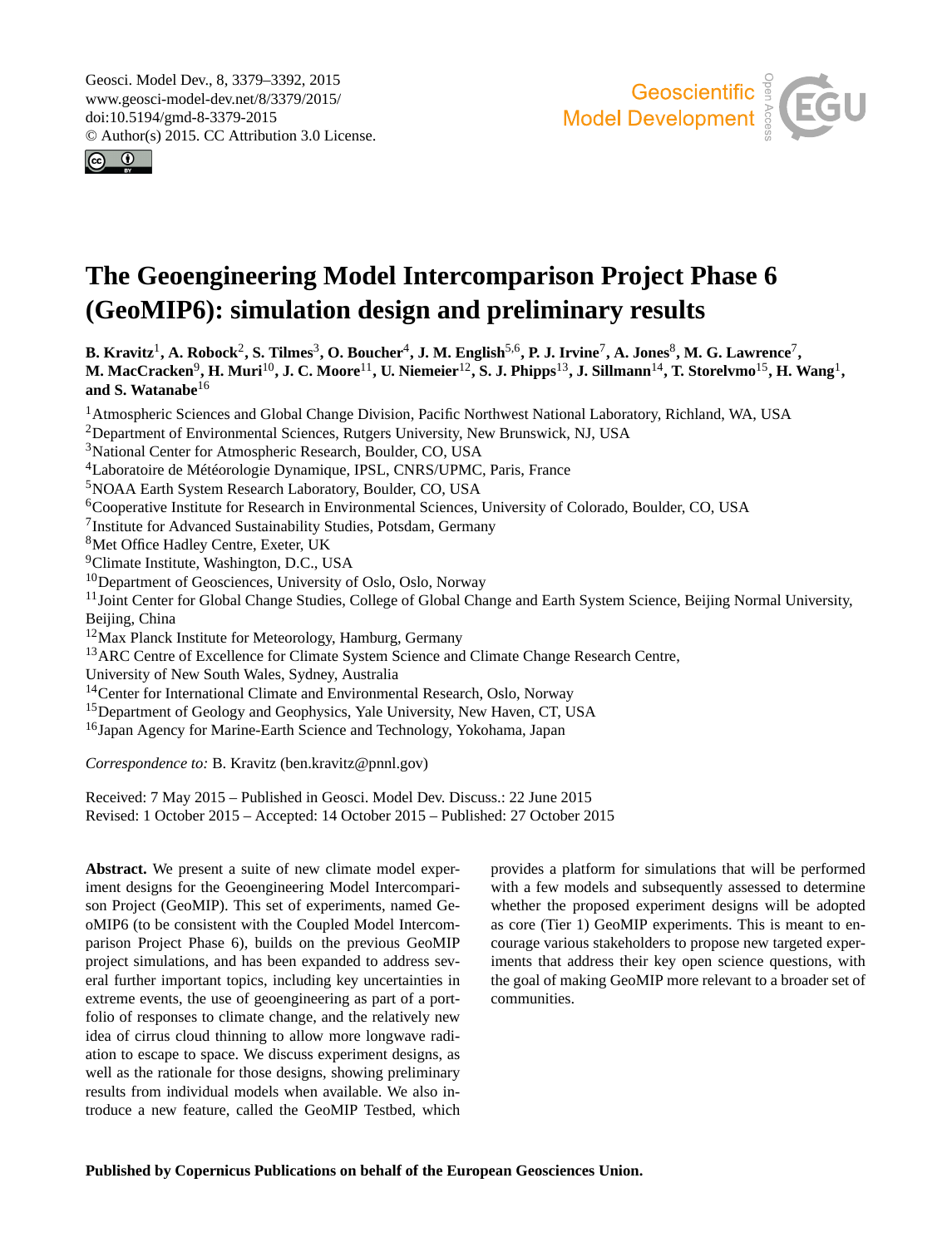# **1 Introduction**

As anthropogenic climate change continues largely unabated, society is exploring research into options for addressing the effects of greenhouse gas emissions. Along with mitigation and adaptation, a further option that is under consideration is geoengineering, a term describing deliberate modification of the climate system to offset the radiative effects of increasing anthropogenic greenhouse gases. Geoengineering, in its usual definition, also includes proposals for greenhouse gas removal, but in this paper we will use the term "geoengineering", in the context of the Geoengineering Model Intercomparison Project (GeoMIP), to specifically refer to a broad range of proposed techniques that do not directly attempt to increase the carbon sink. Better understanding the potential role that geoengineering might have in addressing climate change requires research on the climate effects and impacts, as well as the underlying processes involved and their uncertainties.

The goal of GeoMIP is to understand the robust climate model responses to geoengineering (Kravitz et al., 2011). So far, there have been seven core climate model experiments designed for analyzing the effects of solar irradiance reduction, an increase in the loading of stratospheric sulfate aerosols, and marine cloud (or sky) brightening (Kravitz et al., 2011, 2013a), as well as several additional experiments proposed by various groups. Table 1 lists all of the proposed experiments to date. GeoMIP has achieved success on a number of fronts: 15 modeling groups have participated in one or more experiments. As of the writing of this paper, GeoMIP has resulted in 23 peer-reviewed publications; and results from GeoMIP were featured in the Fifth Assessment Report of the Intergovernmental Panel on Climate Change (Boucher et al., 2013), the recent National Academy of Sciences report on SRM (solar radiation management; NAS, 2015), and the final report from the European Transdisciplinary Assessment of Climate Engineering (EuTRACE).

These past efforts targeted specific areas. However, they were not designed to answer all questions about the potential climate effects of geoengineering, including questions about geoengineering methods that have been proposed, and remaining unanswered questions about conduct and design of research activities. The Coupled Model Intercomparison Project is beginning its sixth phase (CMIP6), and one of its focus areas is geoengineering (Meehl et al., 2014). Now is an opportune moment to address some of the key uncertainties regarding geoengineering by introducing designs for a new suite of climate modeling experiments. Pressing questions we propose to address include the following:

1. How would geoengineering affect changes in less easily detectable climate features, such as extreme events, modes of natural variability, regional impacts, and long timescale processes?

- 2. Cirrus cloud thinning is a newly proposed geoengineering method. What are the common responses in its simulation?
- 3. How would the climate response to geoengineering differ if it were used to slow rather than halt climate change? That is, what are common responses in climate models if geoengineering were to be used to only partially offset climate change?
- 4. What are robust differences in the climate model response between stratospheric sulfate aerosol injection and solar irradiance reduction?

In this paper, we outline four Tier 1 experiments for the next phase of GeoMIP, which, to be consistent with the numbering convention of CMIP, we call GeoMIP6. The experiment design for GeoMIP6 is based on discussions held at the Fourth GeoMIP Workshop (Paris, April 2014; Kravitz et al., 2014a), the SCRiM (Sustainable Climate Risk Management) All Hands Meeting (State College, May 2014), and the Exploring the Potential and Side Effects of Climate Engineering (EXPECT) workshop (Oslo, June 2014), as well as an experiment proposed for inclusion in the Chemistry Climate Model Initiative (CCMI; Tilmes et al., 2015). All of the proposed experiments are listed in Table 1 along with all previous GeoMIP and GeoMIP-affiliated experiments.

The guiding science questions in GeoMIP6 are directly relevant to the core questions of CMIP6. Geoengineering simulations have repeatedly been shown to be a novel method of uncovering fundamental climate behavior (e.g., Kleidon et al., 2015; Kravitz et al., 2013b) and continue to be relevant for addressing the question, "How does the Earth System respond to forcing?" Experiment G1 has already proven quite useful in this regard, particularly in its ability to separate mechanistic changes that contribute to the fast and slow responses of the climate system (e.g., Kravitz et al., 2013b; Tilmes et al., 2013); G1ext will likely provide even more information about mechanistic changes in the climate system slow response. Experiments G6sulfur and G6solar (below) will provide a useful multi-model comparison of the Earth system response to different forcing agents in a controlled protocol. GeoMIP has also been successful in identifying both model commonalities and the effects of different stratospheric aerosol parameterizations on the climate effects of geoengineering (e.g., Berdahl et al., 2014; Yu et al., 2015). These efforts are continuing for sea spray geoengineering experiments (Kravitz et al., 2013a). Our experimental design, particularly for G6sulfur and G7cirrus (below), will aid in uncovering the origins and consequences of different model parameterizations and how they contribute to model biases. Geoengineering simulations have been shown to actually reduce certain aspects of climate uncertainty and sources of model bias (Kravitz et al., 2013c; MacMartin et al., 2015). As such, we see our efforts as highly synergistic with those of CMIP6, potentially providing relevant information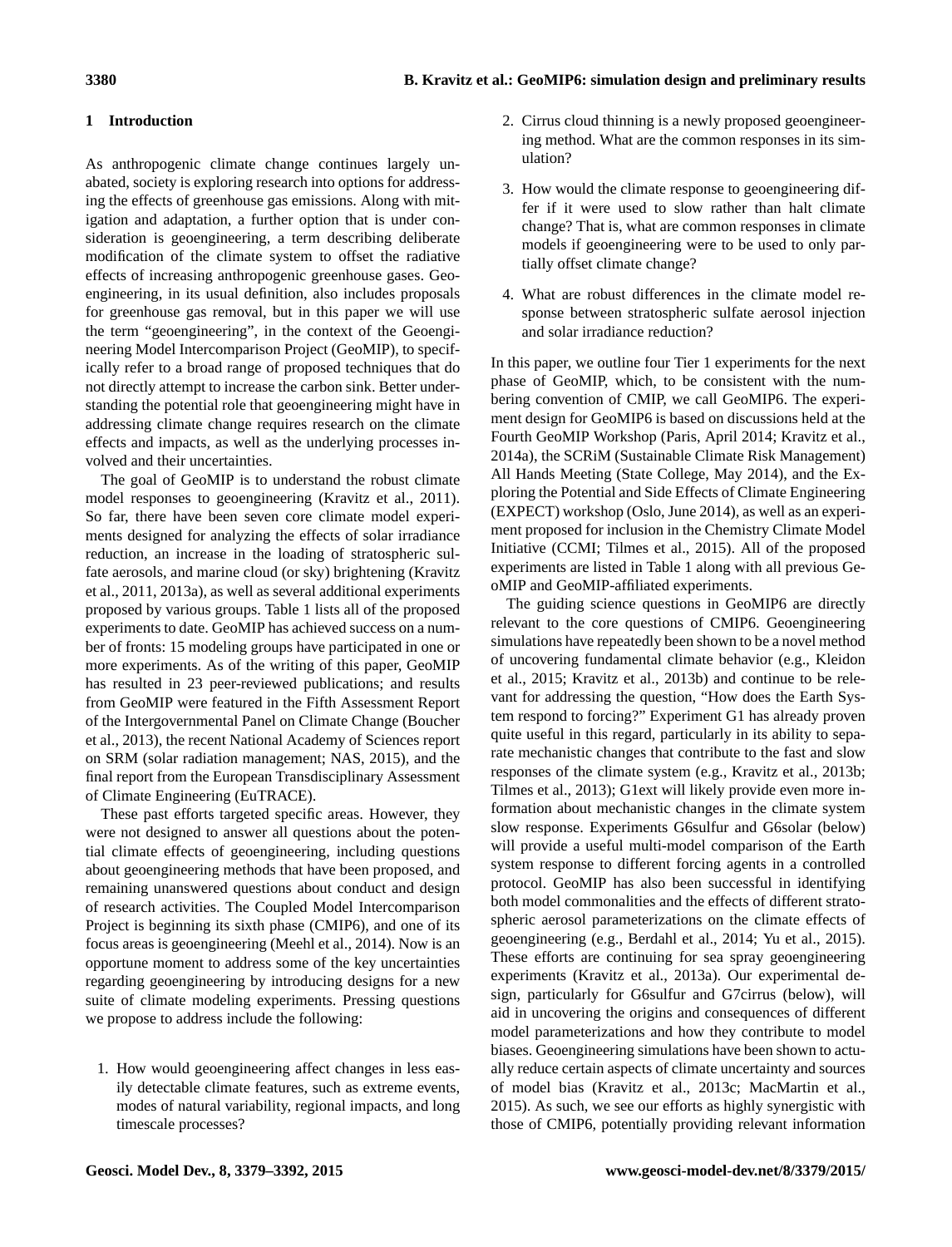## **B. Kravitz et al.: GeoMIP6: simulation design and preliminary results 3381**

**Table 1.** All core GeoMIP experiments up to this point, including the additional proposed Tier 1 GeoMIP6 experiments. Only the time-slice Tier 2 experiments are listed in Table 2. For each experiment, the name is given, along with a short description and reference. Newly proposed experiments are printed in boldface. G5 is not a core GeoMIP experiment but is included for completeness.

| Experiment name | Description                                                                                                                                               | Reference                                           |  |
|-----------------|-----------------------------------------------------------------------------------------------------------------------------------------------------------|-----------------------------------------------------|--|
| G1              | Balance $4 \times CO_2$ via solar irradiance reduction                                                                                                    | Kravitz et al. (2011)                               |  |
| <b>G1ext</b>    | Same as G1 but extended an extra 50 years                                                                                                                 | This document                                       |  |
| G1 ocean-albedo | Balance $4 \times CO_2$ via ocean albedo increase                                                                                                         | Kravitz et al. (2013a)                              |  |
| G <sub>2</sub>  | Balance $1\%$ CO <sub>2</sub> increase per year via solar irradiance reduction                                                                            | Kravitz et al. (2011)                               |  |
| G <sub>3</sub>  | Keep TOA radiative flux at 2020 levels against RCP4.5 via strato-<br>spheric sulfate aerosols                                                             | Kravitz et al. (2011)                               |  |
| G <sub>4</sub>  | Injection of $5 \text{ Tg } SO_2$ into lower stratosphere per year                                                                                        | Kravitz et al. (2011)                               |  |
| G4cdnc          | Increase CDNC (cloud droplet number concentration) in marine<br>low clouds by 50% against a background of RCP4.5                                          | Kravitz et al. (2013a)                              |  |
| G4sea-salt      | Inject sea salt aerosols into tropical marine boundary layer to<br>achieve ERF <sup>*</sup> of $-2.0 \text{ W m}^{-2}$ against a background of RCP4.5     | Kravitz et al. (2013a)                              |  |
| G <sub>5</sub>  | Identical setup as G3 but using sea salt injection into marine low<br>clouds (IMPLICC experiment; named SALT in Niemeier et al.,<br>2013)                 | Alterskjær et al. (2013);<br>Niemeier et al. (2013) |  |
| G6sulfur        | Reduce forcing from ScenarioMIP Tier 1 high forcing sce-<br>This document<br>nario to the medium forcing scenario with stratospheric sulfate<br>aerosols  |                                                     |  |
| G6solar         | Reduce forcing from ScenarioMIP Tier 1 high forcing scenario<br>to the medium forcing scenario with solar irradiance reduction                            | This document                                       |  |
| <b>G7cirrus</b> | Reduce forcing by constant amount (against a baseline of the<br>ScenarioMIP Tier 1 high forcing scenario) via increasing cirrus<br>ice crystal fall speed | This document                                       |  |

<sup>∗</sup> ERF – effective radiative forcing.

to the driving science questions via relatively underexplored means.

### **2 Tier 1 experiments in GeoMIP6**

In this section, we outline the four Tier 1 experiments that are proposed for GeoMIP6. These same experiments have also been proposed for inclusion in CMIP6, with GeoMIP serving as an officially endorsed model intercomparison project.

The general experimental protocol is somewhat different from that of the previous experiments (Kravitz et al., 2011, 2013a; also see Table 1). There has recently been interest in conducting geoengineering studies that examine phenomena for which previous experiments have generated only a low signal-to-noise ratio, for example, extreme temperature and precipitation events (Curry et al., 2014) and modes of internal variability (Gabriel and Robock, 2015). To obtain more robust estimates of potential changes in extreme events and regional climate, we are now requesting that all simulations be conducted for longer than 50 years. Cessation or termination (in which the background scenario continues, but geoengineering is no longer conducted) is no longer part of the experimental protocol. Many of the broad messages associated with the so-called termination effect were well captured by Jones et al. (2013), so additional efforts to represent termination are not currently a high priority.

The monthly average output requested for each experiment should be the same as is requested for the core CMIP6 experiments (see below). In addition, we request that all modeling groups produce the following at daily frequency: minimum and maximum near-surface air temperature (reference height; usually 1.5–2 m), total surface precipitation, surface convective precipitation, near-surface (usually 10 m) wind speed, and hourly surface ozone concentration, if available. If possible, precipitation and convective precipitation should be reported as a cumulative value at 6-hourly frequency, and wind speed should be reported as an instantaneous value at 6-hourly frequency. Each modeling group should produce a minimum of three ensemble members for each experiment; ideally, groups would complete five or more ensemble members.

As before, the Tier 1 experiments will be based on core experiments in CMIP. The newest version of the core CMIP6 experiments is called the CMIP Diagnostic, Evaluation and Characterization of Klima (DECK) experiment portfolio (Meehl et al., 2014). This will include many different sim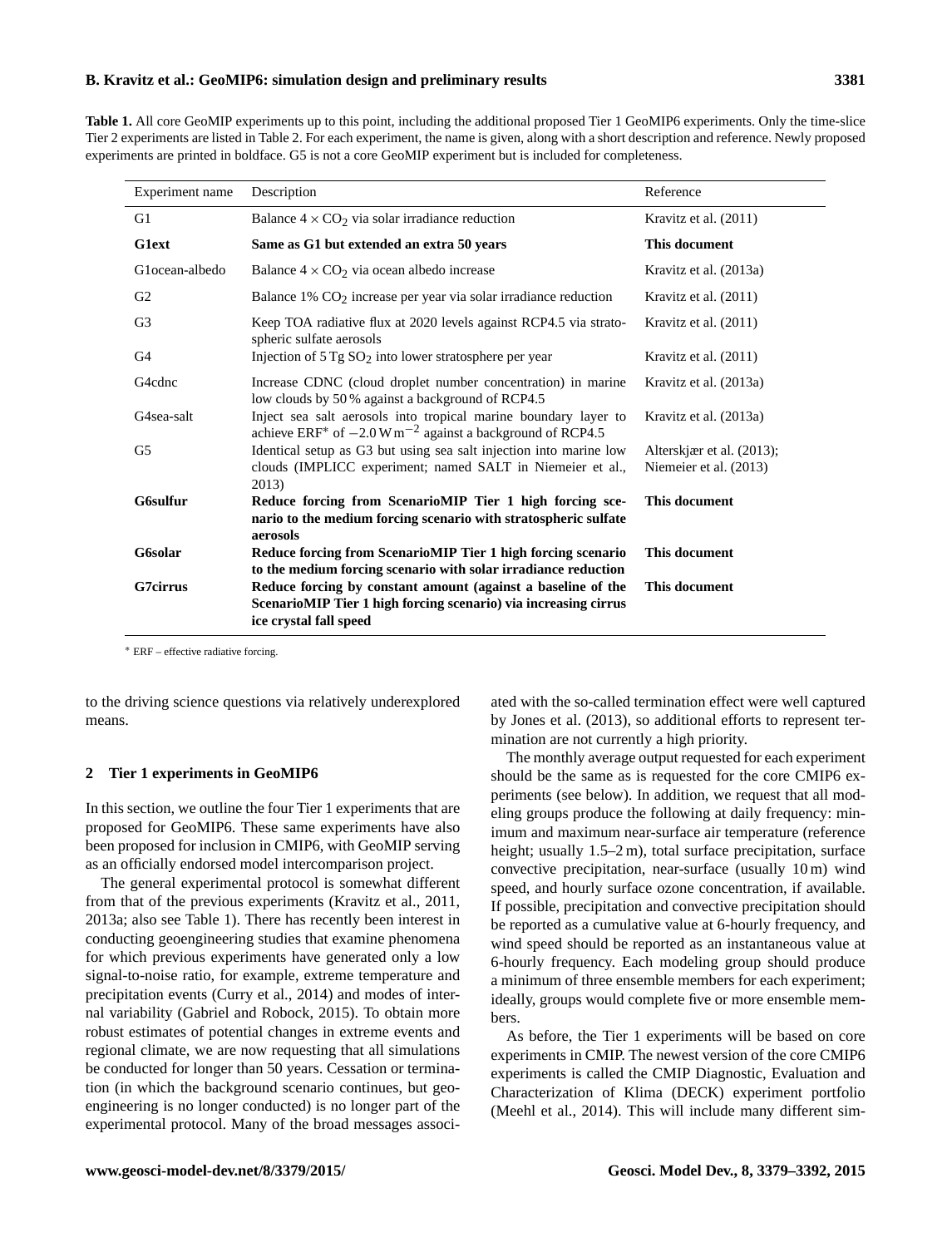ulations, but the DECK simulations that are relevant for GeoMIP6 are piControl, historical, and abrupt4xCO2, each of which was also included in CMIP5. Additionally, simulations involving future projections of climate change scenarios will be based on the Tier 1 simulations of ScenarioMIP (O'Neill et al., 2014). Tier 1 of ScenarioMIP will consist of high, medium, and low forcing scenarios, referring to the magnitude of anthropogenic radiative forcing applied in that scenario.

## **2.1 G1ext**

This experiment is planned as an extended version of experiment G1 (Kravitz et al., 2011). G1ext proposes that, beginning from a preindustrial simulation (piControl), the net top-of-atmosphere (TOA) radiative flux imbalance due to an abrupt quadrupling of the  $CO<sub>2</sub>$  concentration (abrupt4xCO2) would be balanced via a reduction in total solar irradiance (Fig. 1). Here, "balance" is defined as the global mean value top-of-atmosphere net radiative flux being within ±0.1 W m−<sup>2</sup> of the piControl experiment over an average of years 1–10 of the simulation. The original G1 was conducted for 50 simulation years, so this will be a simple extension of the previous experiment. Modeling groups that have already moved on to a new model version, or for whatever reason are not able to extend their previous model run, should run experiment G1ext for the full 100 years with their new version.

G1 has proven quite successful in revealing the underlying climate behavior in response to solar irradiance reduction; it also received the highest participation of all GeoMIP experiments thus far. Most models have been modified since CMIP5, so evaluating climate response to G1 with the new model versions could serve as a useful comparison. A longer simulation will also improve the detection of changes in extreme events and modes of climate variability, particularly as related to regional changes. Moreover, some processes of interest, such as changes in ice sheet dynamics or deep ocean circulation, take longer than 50 years to resolve. Although 100 years is probably an insufficient length of time to fully assess changes in these fields, it may nevertheless allow enough time for an early indication of features that emerge above the noise level of the climate system; early detection will be aided by having multiple ensemble members.

G1ext will be highly synergistic with the Cloud Feedback Model Intercomparison Project (CFMIP). In particular, CFMIP plans to include an experiment in which total solar irradiance is abruptly increased or decreased by a constant amount that is similar to the amount of total solar irradiance decrease in G1ext. Through comparisons between these CFMIP experiments and G1ext, we will be able to better separate rapid adjustments and feedback responses to radiative forcing. These experiments will also reveal key information on the differences in cloud responses to single vs. combined forcings, which has strong implications for diagnosing transient and equilibrium climate sensitivity.



**Figure 1.** Schematic of experiment G1ext. The experiment is started from a preindustrial control run. The instantaneous quadrupling of the  $CO<sub>2</sub>$  concentration from its preindustrial value is balanced by a reduction in solar irradiance for 100 years.

G1 is the only original experiment from Kravitz et al. (2011) that is proposed to be lengthened. The climate responses in the other original simulations have lower signalto-noise ratios, so extending these simulations is a lower priority at present.

#### **2.2 G6sulfur**

Previous GeoMIP experiments (G3 and G4) used RCP4.5 (Representative Concentration Pathway 4.5) as a background scenario. To maintain relevance to the newly designed experiments in CMIP6, our background scenario is changed to follow the ScenarioMIP Tier 1 scenarios, described above.

Under experiment G6sulfur (Fig. 2), stratospheric sulfate aerosol precursors will be injected into the model with the goal of reducing the magnitude of the net anthropogenic radiative forcing from the ScenarioMIP Tier 1 high forcing scenario to match that of the ScenarioMIP Tier 1 medium forcing scenario (decadal means should be within  $\pm 0.1 \text{ W m}^{-2}$ ). The motivation for this choice is to evaluate a climate in which geoengineering is used to only partially offset climate change, which would hopefully reduce the burden of adaptation. The choice of the medium forcing scenario as the target, instead of the low forcing scenario (as in Sect. 4.1), is because the required amount of sulfate aerosol injection to achieve a low anthropogenic forcing is quite large. Representing such large values of injection in a variety of climate models will likely lead to highly variable inter-model results that are overly sensitive to individual parameterizations.

For this experiment, geoengineering will be simulated over years 2020–2100. All atmospheric constituents in the ScenarioMIP Tier 1 scenarios are well defined through the year 2100. Some modeling groups may have an internal sulfate aerosol treatment; the radiative response to stratospheric sulfate aerosol injection should be determined in each model so the proper amount of aerosol is injected into the model such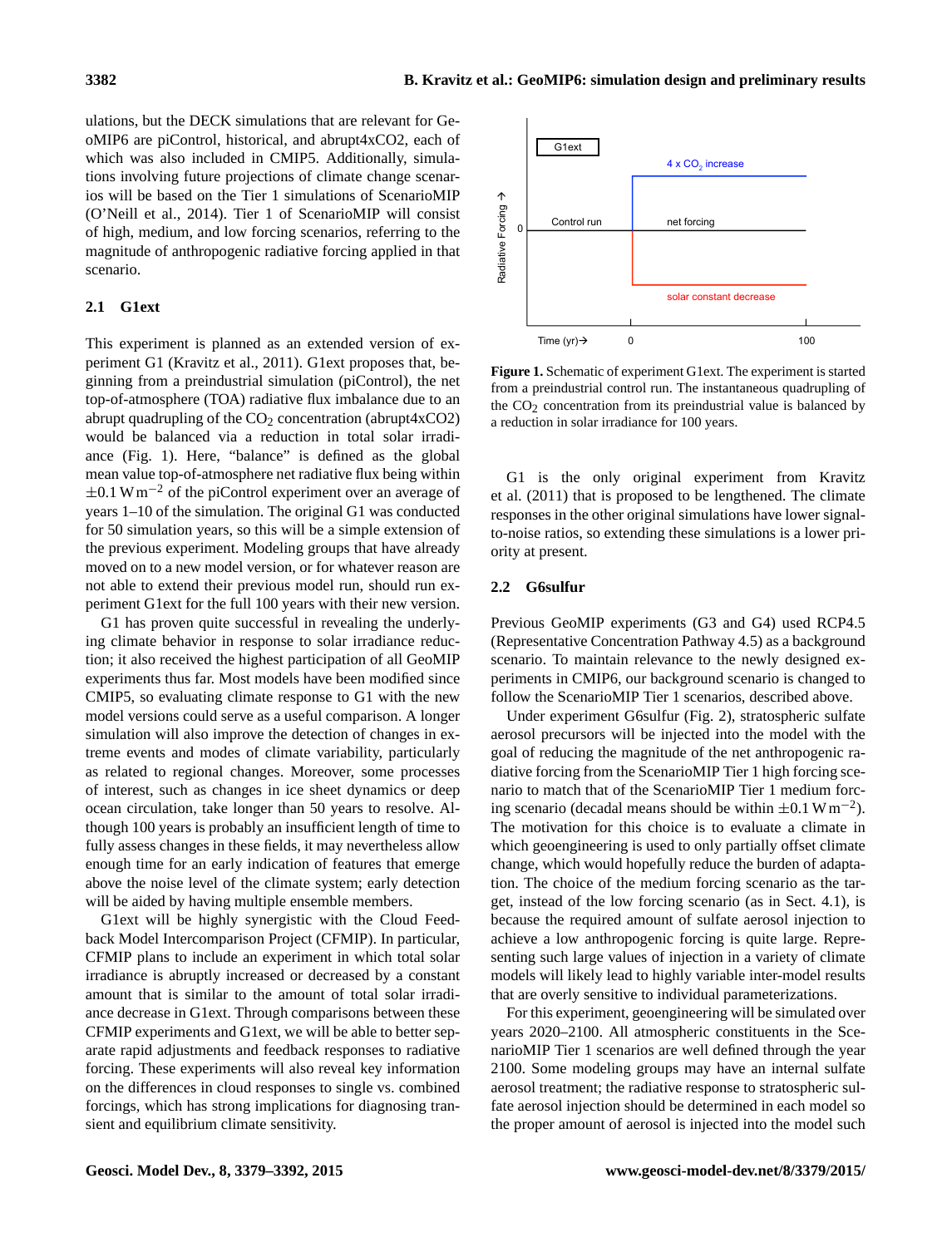

**Figure 2.** Schematic of experiments G6sulfur and G6solar. Against a background of the ScenarioMIP Tier 1 high forcing scenario, geoengineering will be conducted at time-varying amounts to return net anthropogenic radiative forcing to the levels of the ScenarioMIP Tier 1 medium forcing scenario. Geoengineering will be accomplished by stratospheric aerosol injection (G6sulfur) or solar irradiance reduction (G6solar).

that the total radiative forcing objectives of the experiment are met. This procedure will be more difficult for models that have a complex microphysical treatment of the aerosols, which may require more sophisticated methods of meeting the goals of G6sulfur. One method to calculate the necessary amount of sulfate aerosol is a double radiation call, once with and once without the stratospheric aerosols. Another potential method involves using feedback methods (Jarvis and Leedal, 2012; Kravitz et al., 2014b; MacMartin et al., 2014). For models that have no dynamical treatment of sulfate aerosols, GeoMIP will provide a data set of aerosol optical depth, as well as ozone fields that are consistent with this aerosol distribution; these fields will be consistent with the fields generated for G4SSA (see Sect. 3.2 for further details). The amount of sulfate injection needed for a given model to achieve the goals of this experiment may vary, so modeling groups should scale the aerosol and ozone perturbation fields as necessary.

Of notable importance is that the life cycle of stratospheric sulfate aerosols is very complex. To date, there are no comprehensive simulations of stratospheric sulfate aerosol geoengineering that include aerosol microphysical processes, explicit size representation, interactive chemistry, clouds, and radiation. Of the more comprehensive simulations conducted, some studies include aerosol microphysics and explicit size representation but do not allow oxidants to evolve (e.g., Heckendorn et al., 2009) or do not allow aerosol heating to interact with radiation and dynamics (e.g., English et al., 2012). Other studies include aerosol microphysics and heating but represent the aerosol size distribution in assumed lognormal modes of prescribed constant width (e.g., Niemeier et al., 2011, 2013). Because geoengineering has not been conducted in the real world, there are no observations to constrain these particular physical processes in models. Kokkola et al. (2009) showed that even for volcanic eruptions, capturing the evolution of the aerosol size distribution is more difficult for larger amounts of stratospheric  $SO<sub>2</sub>$ injection. An additional complicating factor is that stratospheric aerosol geoengineering would be expected to modify the quasi-biennial oscillation (Aquila et al., 2014). This is important for the direct effects on circulation as well as the fact that the phase of the quasi-biennial oscillation would affect the rate of meridional transport of stratospheric aerosols (Plumb and Bell, 1982). Development of models that can represent these processes and thus constrain the uncertainties that may arise is ongoing, and we expect that substantial progress will be made by the time the GeoMIP6 experiments will begin. Nevertheless, the goal of GeoMIP is to use the best available models and attempt to characterize uncertainties introduced by structural uncertainties in those models.

All simulations will be conducted as if the aerosols or aerosol precursors are emitted in a line from 10◦ S to 10◦ N along a single longitude band  $(0^{\circ})$ . This setup differs somewhat from a single point source injection in that it allows models with a strong stratospheric transport barrier to achieve a reasonable global distribution of sulfate aerosol rather than an aerosol optical depth maximum in the tropics. The size of the injection zone can substantially alter the resulting aerosol size distribution (English et al., 2012). Indeed, inter-model differences in the resulting spatial distributions of sulfate aerosols, and hence aerosol forcing, will be a key focus of analysis for this experiment. However, we do not wish to add additional complications to the simulation design at this time, so our design does not strongly deviate from the design of a point-source injection. Injected aerosols or aerosol precursors should be evenly spread across model layers between 18 and 20 km. This is a slightly different setup from that of the original sulfate aerosol experiments (Kravitz et al., 2011), but sedimentation processes and self-lofting due to heating are likely to result in the aerosols being distributed between 16 and 25 km in altitude, which is the specification of the original experiments. Models will use their own individual treatments of aerosol optical properties, as this would be too difficult to specify in a consistent way across all participating models.

#### **2.3 G6solar**

Experiment G3solar was proposed as an unofficial counterpart to experiment G3 (Kravitz et al., 2011; Table 1); in G3solar, the goals of G3 were achieved using a solar irradiance reduction rather than stratospheric sulfate aerosol injections. Comparison of these two simulations would reveal differential effects of sulfate aerosols and solar irradiance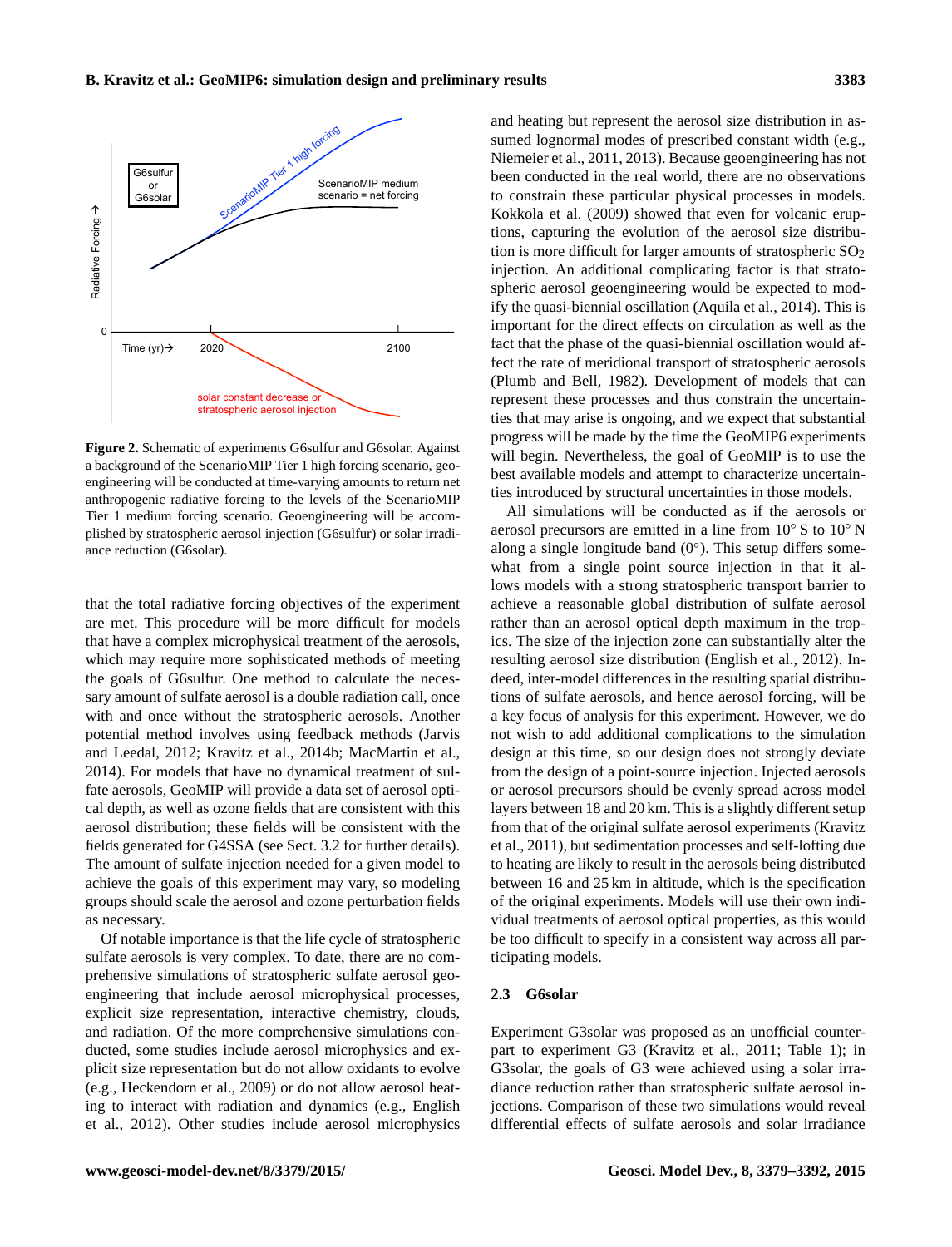reduction. Preliminary results from a limited set of models show some differences in the results of the two experiments, particularly related to the hydrological cycle response (Niemeier et al., 2013).

We propose G6solar as a parallel experiment to G6sulfur, to compare the effects of solar reduction with those of stratospheric aerosols. G6solar uses the same setup as G6sulfur, but geoengineering is performed using solar irradiance reduction (Fig. 2). In particular, the inter-model differences in the spatial distribution of forcing are likely to be smaller than in G6sulfur, providing a useful context on the effects of uncertainties in stratospheric sulfate aerosol transport.

## **2.4 G7cirrus**

A recent proposal in the geoengineering literature is the idea of seeding cirrus clouds, thinning them and thus allowing more longwave radiation to escape to space (Mitchell et al., 2009; Storelvmo et al., 2013). Encapsulated in this idea are two complementary areas of investigation: (1) the experimental design should capture the dominant effect of a drying of the upper troposphere (Muri et al., 2014), and (2) the experiment should allow for a determination of the effects on future climate response to geoengineering via cirrus thinning.

Because different models have different treatments of cirrus clouds, the description of the experimental design (below) consists of a simple treatment of cirrus clouds, allowing all models to simulate this experiment in the same way. Therefore, this experiment can be seen as assessing the spread of model response to a simple sensitivity test that mimics a proposed geoengineering technique. As such, this concept is directly relevant to answering questions about the sensitivity of ice clouds to perturbations, which directly impacts changes in convection, circulation, and ultimately climate sensitivity. In particular, by simulating this experiment in fully coupled general circulation models, we can ascertain both how forced changes in high clouds affect circulation and the radiation budget and, in turn, how those effects feedback onto changes in high cloud coverage. In particular, different models will likely have different geographical distributions of radiative forcing, which will be a focus of future analyses. This experiment will complement results obtained through CFMIP dealing with isolating the effects of cloud–radiation interactions in ice clouds. to compare the effects of solar reduction with those of strato-<br>
is polycenic acrossls. Gestolar uses the same setup as Gestafur,<br>
by igeocegracienting is proformed using solar irreducer re-<br>
and duction (Fig. 2). In part

The goal of cirrus seeding in the real world would be to cause cirrus clouds to consist of fewer but larger ice crystals, thus increasing the fall speed and reducing the infrared opacity of these clouds. A first attempt at representing the effects of cirrus cloud thinning was to multiply cirrus cloud optical depth in the radiation code by a factor of  $\varepsilon < 1$  without modifying the actual cirrus fields. However, modifying cirrus optical depth in this way could be difficult in some models, as many models only distinguish between liquid and ice clouds.



**Figure 3.** Test simulations of reducing cirrus cloud optical depth (τ) as described in Sect. 2.4.  $\tau$  were scaled by a factor of  $\varepsilon < 1$  $(x \text{ axis})$ . The amount of surface air temperature change due to this scaling (y axis) was measured over a 4-year average; 0 indicates the global mean surface air temperature over years 2020–2023 in an RCP8.5 simulation. All simulations were performed using GISS ModelE2 (Schmidt et al., 2014).

plement the factor  $\varepsilon$  in ice clouds with temperature below −35 ◦C and pressures lower than 600 hPa. This will not account for models that formulate the effects of cirrus clouds in the infrared as a modification to atmospheric emissivity, not optical depth.

Figure 3 shows results from GISS (Goddard Institute for Space Studies) ModelE2 (Schmidt et al., 2014) for various values of  $\varepsilon$  when applied to ice clouds with temperature below −35 ◦C and pressures lower than 600 hPa. Global mean surface air temperature changes appear to be linear with  $\varepsilon$ , but the amount of cooling is quite small. We hypothesize that these results are due to cirrus clouds being very efficient absorbers of longwave radiation, even if they are optically thin. To achieve substantial cooling, it appears necessary to reduce cirrus cloud coverage, not just optical depth. Single model simulations of cirrus thinning that incorporate a treatment of cloud microphysics show more substantial surface cooling. Crook et al. (2015) and Muri et al. (2014) both found global cooling of approximately 1 ◦C (using a full ocean and a slab ocean, respectively), and Storelvmo et al. (2014) found global mean cooling of  $1.4\textdegree$ C (using a full ocean) in simulations of high-latitude cirrus cloud thinning. As such, we conclude that the simplistic method of decreasing cirrus cloud optical depth does not capture the relevant effects necessary to represent cirrus cloud thinning.

A representation of ice microphysics appears to be important in representing cooling due to cirrus ice thinning. Storelvmo et al. (2013, 2014) conducted cirrus thinning experiments using the complex cirrus parameterization of Bara-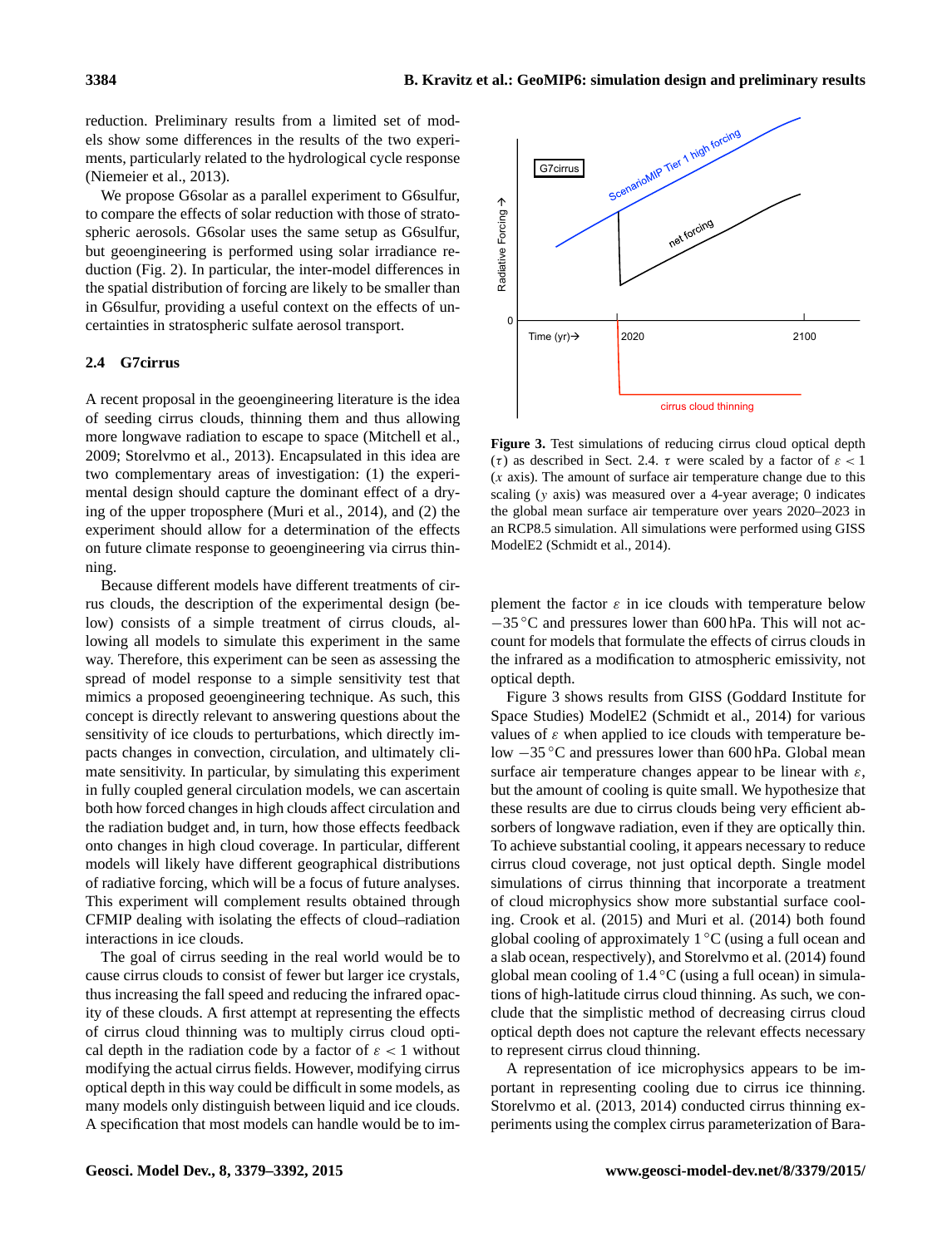

Figure 4. A sensitivity study of the effects of changing cirrus ice crystal sedimentation velocity in NorESM1-ME. vfx2, vfx4, and vfx8 indicate an increase in the sedimentation velocity by 2, 4, and 8 times, respectively. y axis shows the global mean temperature change as a function of year  $(x \text{ axis})$ ; differences are calculated with respect to an average over years 2050–2055 under an RCP8.5 scenario.

hona and Nenes (2008, 2009). Muri et al. (2014) used a simpler approach, wherein ice crystal fall speed was increased in the Community Earth System Model version 1.0.3 (Hurrell et al., 2013). They found that the prominent climate effects of cirrus thinning are well approximated by simply increasing cirrus ice sedimentation velocity. The ice crystal fall speed is known to have strong effects on climate; the ECHAM family of models use it as a model tuning parameter (Roeckner et al., 2003). Simulations using NorESM1-ME (Norwegian community Earth System Model; Tjiputra et al., 2013) also indicate a strong global mean temperature response to changes in fall speed (Fig. 4). In addition, Fig. 5 shows that for an eight-fold increase of the ice crystal fall speed against a background of RCP8.5, relative humidities in the upper troposphere are reduced by over 30 % in the tropical upper troposphere, which is consistent with the aims of cirrus cloud thinning. We conclude that increasing the ice sedimentation velocity has a strong effect, can be reproduced in multiple models, and captures the concept of cirrus thinning. As such, this is the method that should be adopted by all models participating in G7cirrus: all modeling groups should add a new local variable that replaces (in all locations where temperature is colder than 235 K) the ice mass mixing ratio in the calculation of the sedimentation velocity with a value that is 8 times the original ice mass mixing ratio. This methodology has an added co-benefit, in that it is a sensitivity test involving parameter perturbations; the results of this experiment could be informative for other model intercomparison projects like CFMIP.



**Figure 5.** Zonally averaged annual mean of the difference in relative humidity (%) from NorESM1-ME for an octupling of the cirrus ice crystal fall speed. Differences are calculated as an average over years 2050–2055 against a background of RCP8.5.

Increasing fall speed is not a perfect representation of cirrus cloud thinning, as fall speed is greater for large crystals. Actually introducing ice nuclei (IN) would result in large ice crystals (although not so large as to fall out quickly), but increasing the fall speed causes all large crystals to fall out quickly, resulting in an unrealistically small size distribution of crystals. Doubling the size of the ice crystals would be a better representation of cirrus cloud seeding, but how best to double a size distribution is not well defined. Moreover, a change in size of the ice crystals would change the scattering properties of the crystals; accounting for this effect in a way that is consistent across all participating models would be quite complicated. Liu et al. (2012) found that homogeneous ice nucleation plays an important role in cirrus cloud crystal formation; our focus on the homogeneous nucleation regime (temperatures colder than 235 K) improves the confidence in our ability to represent many of the effects of cirrus thinning.

Storelvmo and Herger (2014) found that the majority of the cirrus thinning effects on net cloud forcing and surface temperatures are due to cirrus seeding outside of the tropics; including the tropics in the regions that are seeded caused a modest additional effect. However, so as not to introduce artificial boundaries in the regions where cirrus clouds are altered, cirrus clouds will be modified at all latitudes.

The design of G7cirrus (Fig. 6) is comparable to previous GeoMIP experiments. Against a background of the ScenarioMIP Tier 1 high forcing scenario, cirrus seeding will begin in 2020 and continue through the year 2100. The goal of this experiment is to seed cirrus by a constant amount that reduces average global mean temperature in the decade 2020–2029 to that of the decade 1970–1979 (as calculated in a historical run), offsetting a radiative forcing of approx-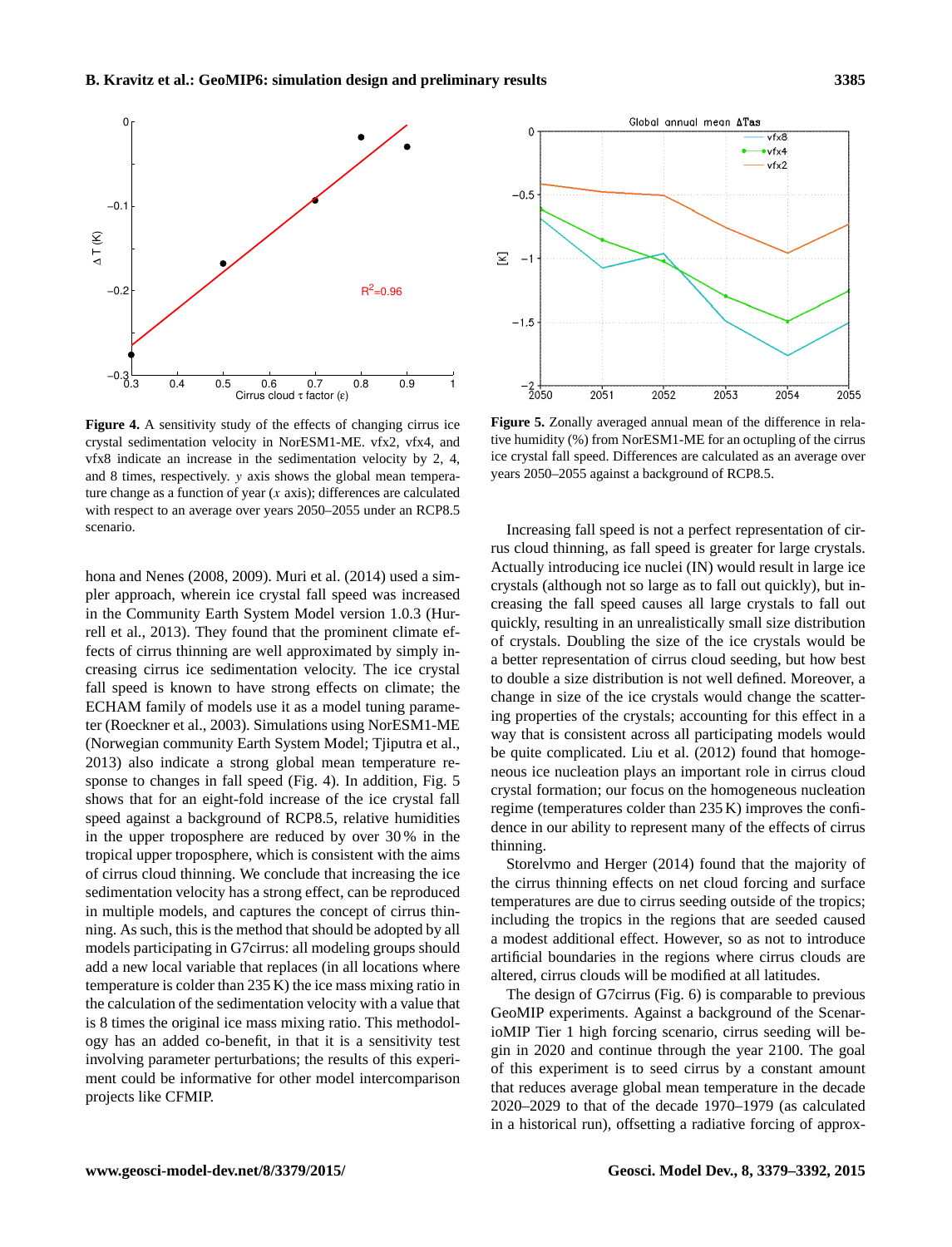

**Figure 6.** Schematic of experiment G7cirrus. Against a background scenario of the ScenarioMIP Tier 1 high forcing scenario, a representation of cirrus cloud seeding will reduce net forcing by a constant amount. This simulation will begin in 2020 and will be conducted for 80 years.

imately  $1.0 \text{ W m}^{-2}$ . The decade 1970–1979 was chosen to avoid the climate effects of the 1982 El Chichón eruption, the 1991 Mount Pinatubo eruption, and the unusually large El Niño events in 1982 and 1998. Unlike G6sulfur or G6solar, G7cirrus does not propose to return net radiative forcing from one ScenarioMIP Tier 1 scenario to another, as it is yet unclear what levels of forcing could be achieved through cirrus seeding.

Cirrus cloud processes are poorly understood and poorly represented in climate models. As an example, comparisons between observed and modeled ice water path in CMIP5 models reveal model biases of a factor of 2–10 (Li et al., 2012). Nevertheless, preliminary results and recent studies indicate that G7cirrus will reveal commonalities among model responses. Therefore, in addition to providing relevant information about the potentials and limitations of cirrus thinning, exploring inter-model differences in the results can reveal sources of model biases, directly addressing one of the core scientific questions in CMIP6.

#### **3 Tier 2 experiments in GeoMIP6**

In addition to the four Tier 1 experiments, we propose another set of experiments that will aid in diagnosing climate model response.

### **3.1 Time-slice simulations**

Separately calculating the rapid adjustments and the feedback response (also called the fast and slow responses, respectively) can reveal fundamental climate behavior. This has been shown to be particularly useful for geoengineering simulations (Tilmes et al., 2013; Kravitz et al., 2013b; Huneeus et al., 2014). As such, we are requesting that all participating modeling groups conduct time-slice simulations (e.g., Cubasch et al., 1995) for each of the Tier 1 experiments to aid in diagnosing radiative forcing for the scenarios proposed here. These simulations will provide key information about the climate system response to radiative forcing, as well as the relative sensitivities of climate responses and model biases to changes in aerosol and cloud microphysical properties, thus directly addressing several of the core science questions in CMIP6.

These time-slice experiments involve fixed sea surface temperature (SST) simulations for a period of 10 years; these are similar to radiative flux perturbation simulations (Haywood et al., 2009). In these simulations, SSTs, sea ice, and all boundary conditions (greenhouse gas concentrations, aerosols, and other climate forcing agents) are to be prescribed at a constant climatology for the entire 10-year simulation. In most of the time-slice simulations, an external forcing is applied. For this forcing, the climatology is derived from the appropriate geoengineering experiment. For all the other boundary conditions, the climatologies are derived from the appropriate reference scenarios, in which no geoengineering is applied. Each Tier 1 experiment will have two associated time-slice simulations, one at the beginning of the coupled simulation and one at the end. The time-slice simulations are described in more detail in Table 2.

## **3.2 G4-specified stratospheric aerosol experiment (G4SSA)**

There are several issues in simulations of geoengineering with prognostic stratospheric sulfate aerosols, as differences in the resulting aerosol distribution can have prominent effects on the climate impacts of geoengineering and thus can produce large differences in the response between the models. To remove this difference between the models, Tilmes et al. (2015) have designed an experiment for chemistry climate models (CCMs) called G4SSA. This experiment is designed so that all models can use the same prescribed stratospheric sulfur distribution, allowing for assessments of the range of climate responses for different representations of aerosol–chemistry and climate interactions. This experiment is connected to the other experiments in the CCMI.

The experiment design takes inspiration from GeoMIP experiment G4. Against a background of RCP6.0, a layer of stratospheric aerosols will be injected into the model at a rate of  $8 \text{ Tg} \text{ SO}_2 \text{ year}^{-1}$ . Instead of allowing the models to calculate their aerosol distributions, a distribution of surface area density and other aerosol parameters will be provided to all models. The described distribution can also be scaled so as to apply to other scenarios, such as the ScenarioMIP scenarios (this is relevant for experiment G6sulfur). We will provide time series of aerosol optical depth and ozone concentration that are consistent with the aerosol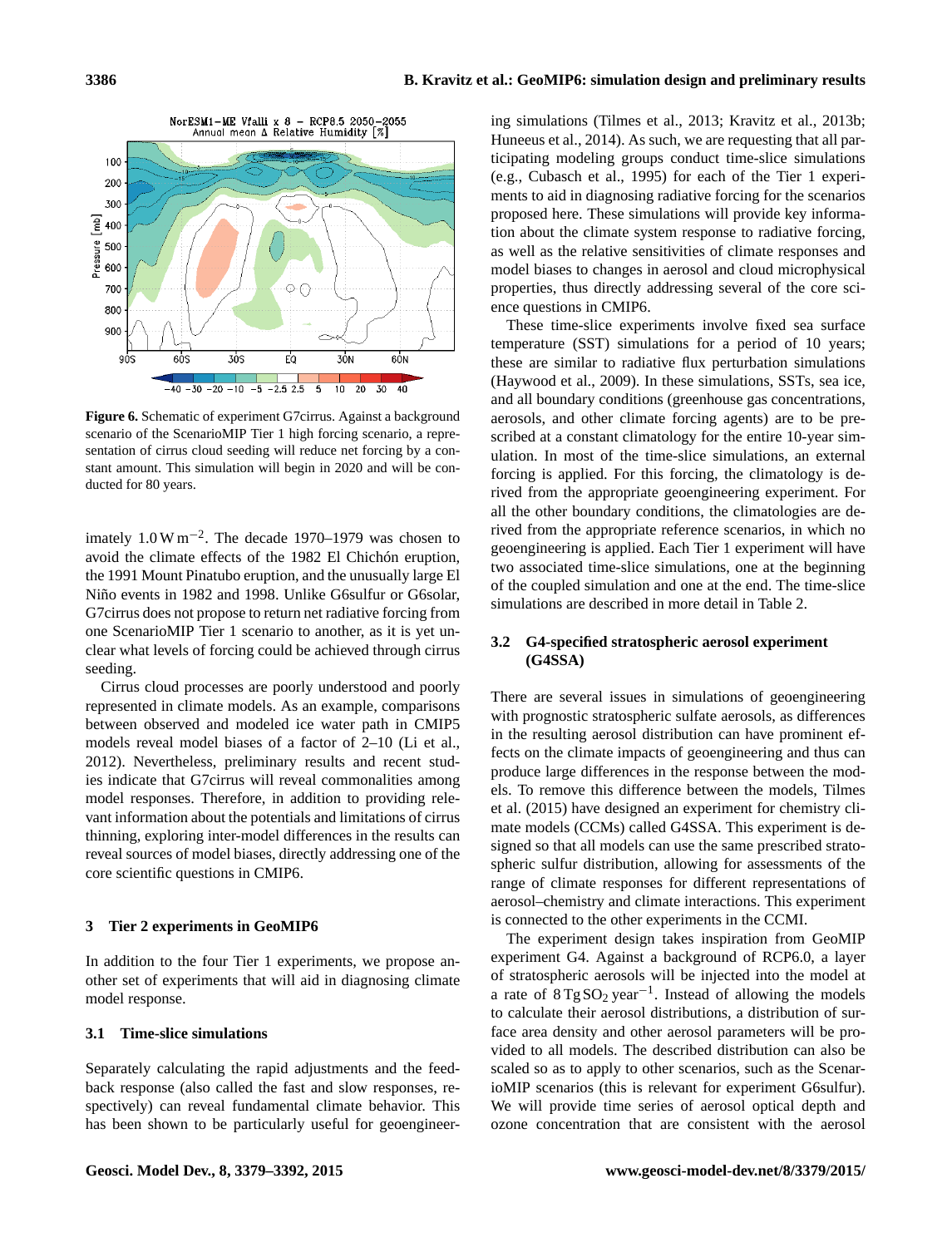| <b>Table 2.</b> Time-slice simulations associated with each of the four Tier 1 experiments. Further description of the time-slice simulations is given |
|--------------------------------------------------------------------------------------------------------------------------------------------------------|
| in Sect. 3.1. Each Tier 1 has two associated time-slice simulations: one for the beginning of the coupled simulation and one at the end of the         |
| coupled simulation. The first time-slice simulations for G6sulfur and G6solar are identical, as no geoengineering has been applied yet. As             |
| such, this simulation is simply called G6Slice1.                                                                                                       |

| Experiment name | Applied forcing       | Boundary conditions                                   |
|-----------------|-----------------------|-------------------------------------------------------|
| G1extSlice1     | $4 \times CO2$        | piControl                                             |
| G1extSlice2     | $4 \times CO2$        | $abrupt4xCO2$ after 100 years                         |
| G6Slice1        | None                  | ScenarioMIP Tier 1 high forcing scenario in year 2020 |
| G6sulfurSlice2  | G6sulfur in year 2100 | ScenarioMIP Tier 1 high forcing scenario in year 2100 |
| G6solarSlice2   | G6solar in year 2100  | ScenarioMIP Tier 1 high forcing scenario in year 2100 |
| G7cirrusSlice1  | G7cirrus in year 2020 | ScenarioMIP Tier 1 high forcing scenario in year 2020 |
| G7cirrusSlice2  | G7cirrus in year 2100 | ScenarioMIP Tier 1 high forcing scenario in year 2100 |

distribution at the website [https://www2.acd.ucar.edu/gcm/](https://www2.acd.ucar.edu/gcm/geomip-g4-specified-stratospheric-aerosol-data-set) [geomip-g4-specified-stratospheric-aerosol-data-set.](https://www2.acd.ucar.edu/gcm/geomip-g4-specified-stratospheric-aerosol-data-set)

Although G4SSA was developed for CCMs, it would be useful to obtain results from general circulation models (GCMs) or Earth system models (ESMs) as well, hence the inclusion in GeoMIP6. These two classes of models have very different treatments of the atmosphere, including stratospheric chemistry, aerosol microphysics, and representation of the quasi-biennial oscillation. As examples, CCMs generally have more thorough treatments than ESMs of stratospheric chemistry, transport, and aerosol microphysics, but they have less thorough treatments of cloud microphysics and atmosphere–ocean coupling. Comparisons between CCMs and ESMs can reveal whether complex treatments of some of these processes have large effects on the answers obtained. As such, these comparisons can reveal some of the mechanisms behind the climate model response to stratospheric aerosol geoengineering and provide a guideline for identifying which model representations of physical processes need improvement.

#### **3.3 Overshoot scenarios: G6sulfurExt and G6solarExt**

ScenarioMIP includes an overshoot scenario (Boucher et al., 2012). In this experiment, beginning from the ScenarioMIP Tier 1 highest forcing scenario, aggressive emissions reductions beginning in the year 2100 would linearly reduce net anthropogenic emissions from those of the highest forcing scenario to those of the lowest forcing scenario. Analysis of this scenario will provide information on any potential hystereses in the simulated Earth system response and could provide warnings about potential tipping points or irreversible changes. As emissions reductions occur over the 22nd and 23rd centuries, the overshoot scenario would be an extension of the Tier 1 high forcing scenario to the year 2300. It is worth noting that the decline in forcing over the 22nd and 23rd centuries will not be linear, and the forcing level would be higher than in the lowest forcing scenario. Details on the actual forcing will be provided by the coordinators of ScenarioMIP.

Here we propose extensions of G6sulfur and G6solar that parallel the ScenarioMIP overshoot scenario; these simulations are similar to those described by Wigley (2006). The general principle behind these proposed extensions is that, at any time that the net forcing is greater in magnitude than that of the ScenarioMIP Tier 1 medium forcing scenario, geoengineering is used to reduce the net forcing. This would effectively result in a situation in which the magnitude of geoengineering is ramped up at the beginning of the simulation (before 2100, when the overshoot scenario starts). It is then ramped down near the end of the simulation once emissions reductions have sufficiently reduced the forcing from the level in the high forcing scenario, such that geoengineering would no longer be required to meet the forcing objective. This scenario will illuminate the extent to which geoengineering may help in preventing irreversible changes in the climate and avoiding tipping points.

### **4 The GeoMIP Testbed**

A new feature of GeoMIP is termed the *GeoMIP Testbed*. This is a set of experiments that are potentially useful geoengineering studies that have been proposed by individual groups. The idea is that each group understands the key problems in its own sector and is thus uniquely posed to design a simulation that would best address those problems. That simulation design would then be vetted by individual models before a decision is be made as to whether the simulation should be undertaken by the full model suite.

The following experiments have already been proposed to be included in the GeoMIP Testbed. Additional proposals should be made to the coordinators of GeoMIP via email to the corresponding author of this publication.

### **4.1 G6sulfur\_limits**

Experiment G6sulfur is designed to reduce radiative forcing in a high emissions scenario to that of a moderate emissions scenario via simulation of stratospheric sulfate aerosol injection. This experiment would be useful in assessing the effec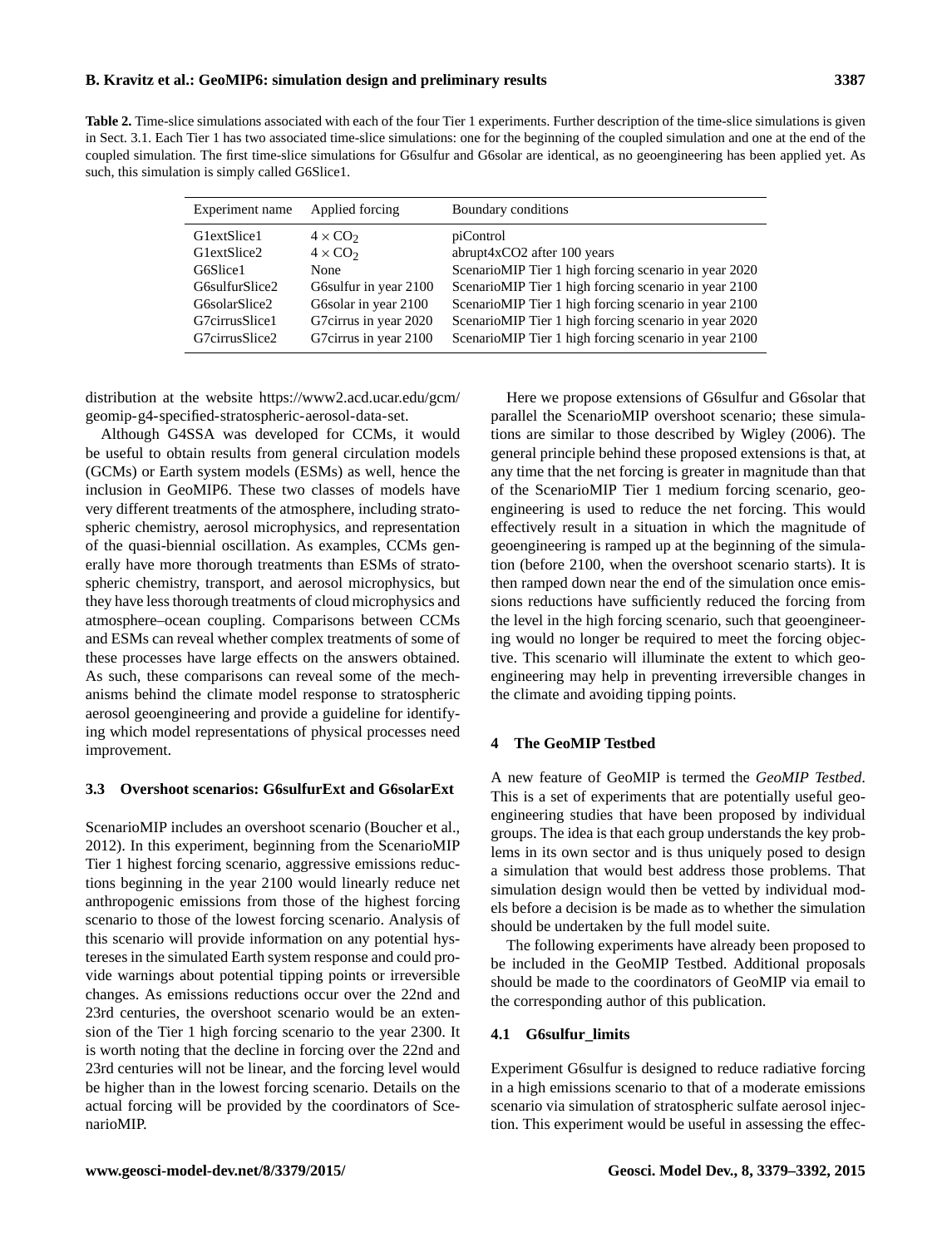tiveness of geoengineering as part of a portfolio of responses to climate change. However, this experiment only addresses one potential scenario, i.e., using geoengineering to achieve the forcing from a "medium" scenario. Increasing amounts of stratospheric  $SO_2$  injection would cause particles to coagulate and fall out more rapidly. Therefore, the relationship between the amount of injection and the resulting radiative forcing is projected to be sublinear. This problem prompts a natural question: how would the injection amount and the results from that injection differ if geoengineering were used to achieve a larger radiative forcing? This question is the first step in assessing any potential practical limits to stratospheric aerosol injection.

A natural first step in addressing this problem would involve a similar setup to that of G6sulfur. Against a background of the ScenarioMIP Tier 1 high forcing scenario, sulfate aerosol precursors would be injected into the stratosphere in sufficient amounts to reduce anthropogenic radiative forcing from the levels in the high forcing scenario to levels in the low forcing scenario. As the low forcing scenario is a ScenarioMIP Tier 1 experiment, it would likely be conducted by all GeoMIP participants, and the extra simulations would be done with relatively little preparation.

Figure 7 shows the required amount of stratospheric aerosol injection to achieve given amounts of radiative forcing; these simulations were performed in MPI-ESM-LR (Max Planck Institute ESM Low Resolution), a fully coupled general circulation model of Earth's climate. Stratospheric aerosol optical depths were prescribed from simulations conducted with ECHAM-HAM (Stier et al., 2005; Niemeier et al., 2011), a general circulation model coupled to an aerosol microphysical model that simulates the physical evolution and particle growth of sulfate aerosols. Niemeier and Timmreck (2015), who simulated both aerosol optical depth and radiative forcing in ECHAM-HAM, found that radiative forcing was approximately 10 % smaller in magnitude than is reported in Fig. 7, giving an indication of the importance of circulation and stratospheric transport.

The sublinear relationship between injection amount and radiative forcing is clearly illustrated; this qualitative feature is seen in both Fig. 7 and the internally consistent treatment of Niemeier and Timmreck (2015). According to the results in Fig. 7, the difference between RCP8.5 and RCP2.6 in the year 2100 is  $5.9 \text{ W m}^{-2}$ , or the approximate radiative forcing of a tripling of the preindustrial  $CO<sub>2</sub>$  concentration; this difference is similar to the expected difference in forcing between the ScenarioMIP Tier 1 high forcing scenario and the Tier 1 low forcing scenario, when those scenarios are finalized. Extrapolating from the results of Fig. 7, achieving this radiative forcing would require an injection of 40– 50 Tg S year−<sup>1</sup> (80–100 Tg SO2). This injection rate is equivalent to four to five 1991 Mount Pinatubo eruptions per year. The purpose here is to gain a multi-model perspective for multiple points on the curve in Fig. 7, thereby understand-



**Figure 7.** This figure shows the amount of annual stratospheric injection  $(x \text{ axis})$  required to offset a given level of TOA net radiative flux imbalance (y axis) in MPI-ESM-LR, a general circulation model of Earth's climate. Sulfate aerosol optical depth distributions were prescribed in the model from ECHAM5-HAM, an atmospheric general circulation model with a treatment of the microphysical evolution of sulfate aerosols. Maintaining 2020 values of net TOA radiative flux imbalance against a background of RCP8.5 requires an injection of approximately 70 Tg S year<sup>-1</sup> in 2100 (based on extrapolation of the above values). All values were calculated for injection of  $SO<sub>2</sub>$  into one grid box over the Equator; other injection strategies would likely require a different injection rate to achieve the same radiative forcing. Results differ somewhat from those of Niemeier and Timmreck (2015), who describe radiative forcing results solely from ECHAM5-HAM; their treatment of the aerosols is fully internally consistent.

ing the range of required injection amounts to achieve this experiment's goal.

#### **4.2 GeoSulfur10, GeoSulfur20, GeoSulfur50**

A different way of quantifying the effects of stratospheric aerosol geoengineering is to perform a series of experiments in which the hypothetical rate of injection of stratospheric sulfate aerosols is constrained. Such a simulation would be well suited to ascertain the range of model responses to a fixed amount of  $SO<sub>2</sub>$  injection, highlighting model diversity. Against a background of the ScenarioMIP Tier 1 high forcing scenario, the modeling groups will inject 10, 20, or 50 Tg SO<sup>2</sup> year−<sup>1</sup> into the lower stratosphere, in a similar setup to experiment G4 (Kravitz et al., 2011).

## **4.3 GeoLandAlbedo**

Experiment G1ocean-albedo has simulated the effects of marine cloud brightening by increasing ocean albedo by a constant multiplication factor (Kravitz et al., 2013a). However, GeoMIP has not yet explored land-based approaches towards solar radiation management. Such approaches could readily be implemented on the regional scale, as human activities already control the albedo of a significant fraction of the land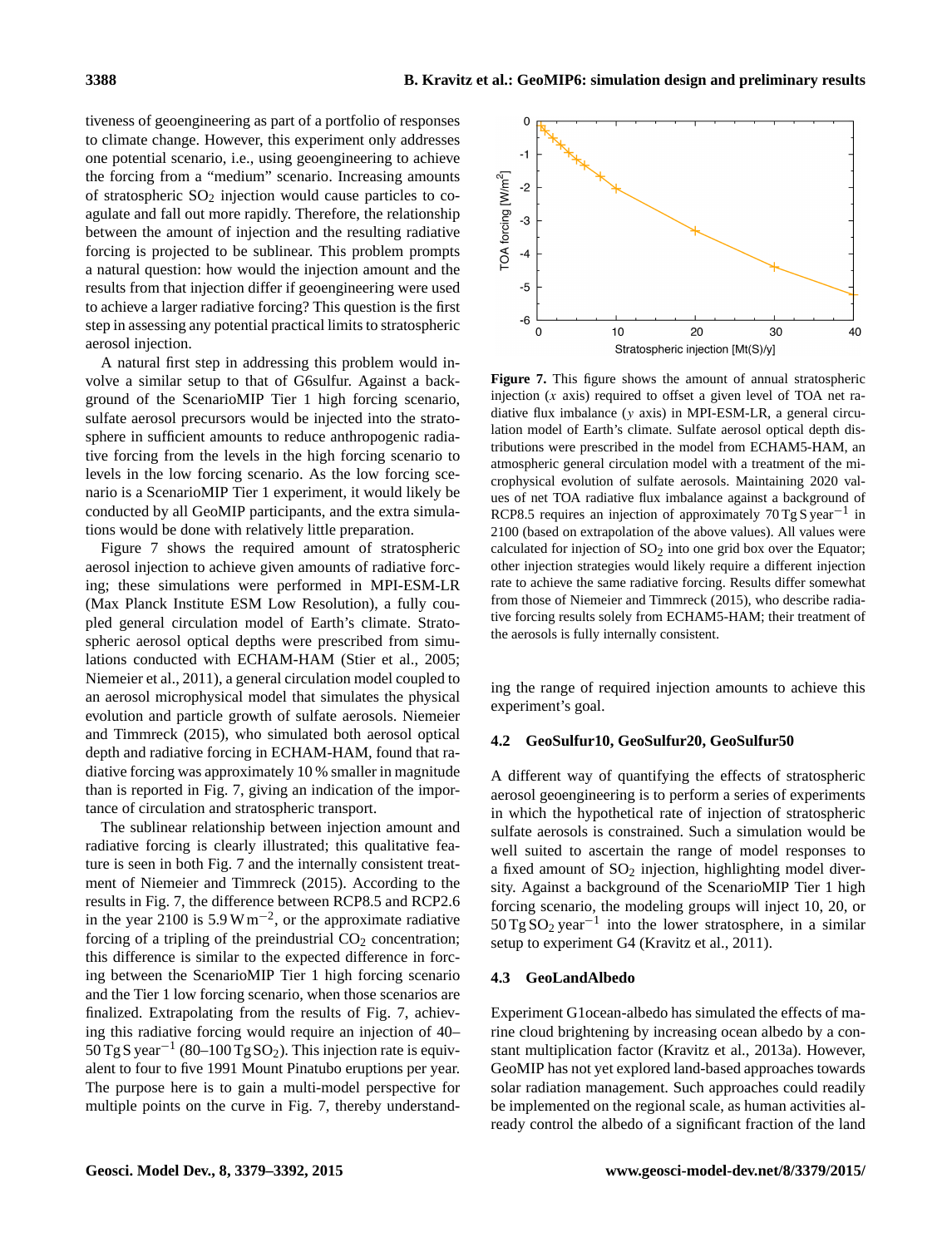surface. We therefore propose an alternative experiment in which the land surface albedo is increased, against a background of the CMIP5 abrupt4xCO2 experiment.

Under experiment GeoLandAlbedo, the land surface albedo would be increased by a uniform amount of 0.1 across all urban and agricultural areas. Such an increment represents a reasonable estimate of the maximum large-scale albedo increase that could be achieved in practice (Lobell et al., 2006; Lenton and Vaughan, 2009; Davin et al., 2014). The aim of experiment GeoLandAlbedo would not be to achieve a global energy balance but rather to determine the extent to which land surface albedo changes could offset the effects of increasing greenhouse gases on a regional basis.

To some degree, different aspects of this problem have been explored. Irvine et al. (2011) determined that different types of surface albedo geoengineering were incapable of offsetting the radiative forcing from a doubling of the  $CO<sub>2</sub>$ concentration, and the adverse side effects of such attempts could be large. Focusing only on bio-engineering crops to increase crop canopy albedo (Ridgwell et al., 2009) could cause local cooling effects (Doughty et al., 2011) but would likely have a small global impact (Singarayer et al., 2009; Singarayer and Davies-Barnard, 2012).

All of the previous studies on terrestrial-based albedo increases were conducted with single models, so the robustness of the effectiveness of this particular method of geoengineering, as well as the side effects, have not yet been tested. Assessing the range of responses to terrestrial-based geoengineering is especially important, given the wide range of structural and parametric uncertainties associated with modeling land surface processes.

#### **5 Conclusions**

The climate model experiment designs presented here mark the beginning of a concerted effort to include broader perspectives within GeoMIP. The extension of all experiments to at least 80 years is recommended to obtain more robust estimates of changes in extremes and modes of variability; it will be particularly interesting to discover what results can be obtained from G1ext that could not be obtained through analyses of experiment G1, particularly in relation to extreme events (Curry et al., 2014) and modes of climate variability (Gabriel and Robock, 2015). The two G6 experiments were designed to open the door toward possible conversations with designers of climate change scenarios. We have begun to explore potential synergies with ScenarioMIP, on which our core simulations are based. In addition, by standardizing designs, we have provided future avenues for a G6 like experiment looking at sea spray geoengineering, an experiment we have chosen not to include at present, as the previous sea spray geoengineering experiments (Kravitz et al., 2013a) are still being analyzed. Experiment G7cirrus is the first model intercomparison of the new idea of cirrus thinning and is designed to open avenues of investigation in both geoengineering and cirrus cloud microphysical representations. G4SSA was designed to explore commonalities and differences between general circulation models and CCMs, potentially highlighting processes that are important in representing the effects of aerosols not only on atmospheric chemistry, but also on dynamics and climate.

Geoengineering has the potential to impact climate systems at all scales, so, by incorporating requirements from communities studying these different systems, we can broaden the usefulness of GeoMIP to a wider variety of scientists, policymakers, and other stakeholders. The GeoMIP Testbed is a key part of this effort. Under this new framework, individual communities can propose and test experiments that are designed to address problems in their sectors, providing invaluable information as to whether simulations by the full GeoMIP community are warranted.

Nevertheless, there remain some key gaps in GeoMIP that can provide a roadmap for future experiment design. One notable area is in impacts assessment. GeoMIP is quite adept at calculating expected climate effects from particular geoengineering scenarios, but translating those effects into impacts on people has only been explored in a limited set of studies (e.g., Xia et al., 2014). Interaction with the impacts assessment communities is one of the highest priorities for future directions of GeoMIP. This is particularly applicable for effects on developing countries, many of which will be most affected by climate change and thus might also be most affected by geoengineering.

Another notable gap is the effect of geoengineering on carbon cycle feedbacks. Studies with intermediate complexity ESMs suggest that geoengineering could have a profound effect on the global carbon cycle through, for example, an enhancement of the land carbon sink (Keller et al., 2014). While much can be learned about the response of the carbon cycle to geoengineering from the experiments proposed in this article, the atmospheric carbon concentration does not evolve freely in all experiments. Multi-model studies driven by emissions which allow the atmospheric  $CO<sub>2</sub>$  concentration to evolve freely would provide valuable insights into the effect of SRM on this important feedback (e.g., the Coupled Carbon Cycle Climate Model Intercomparison Project, or C4MIP; Friedlingstein et al., 2006).

Although we expect that this new suite of climate model experiments will be useful in addressing many uncertainties in the physical science of geoengineering, there will remain many key questions. These experiment designs are idealized and are not representative of how geoengineering might be done in the real world, if society were to decide to deploy it. These designs also do not include studies of feasibility; some of the designed strategies might be more easily implemented in the real world than others. Moreover, while physical science studies are necessary for gaining information about the effects and impacts of geoengineering, they are only one aspect among a multitude of concerns, relating to both natural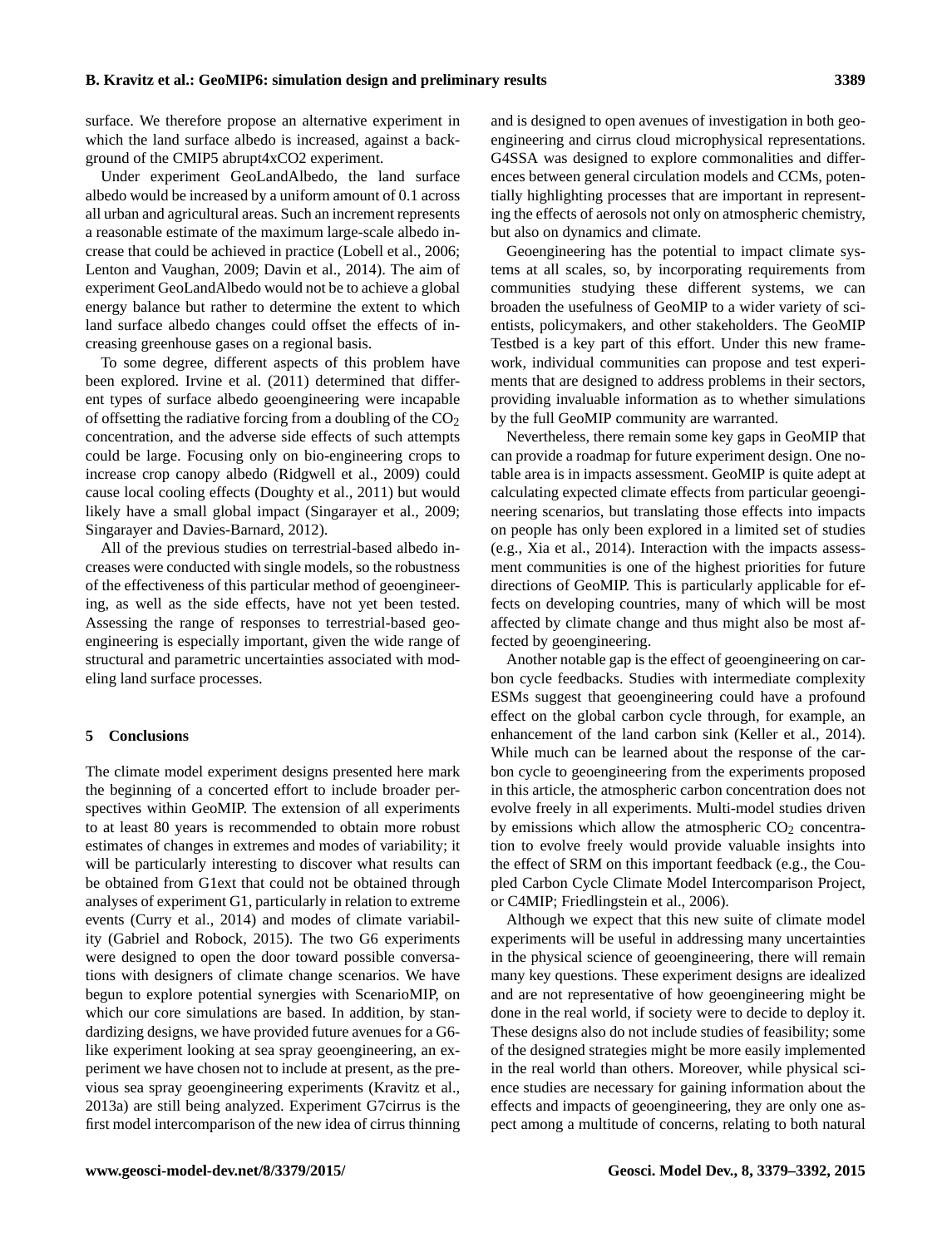and social sciences, that are crucial for making informed decisions about geoengineering (e.g., Robock, 2014).

*Acknowledgements.* We thank Thorsten Mauritsen and Erich Roeckner for input on the protocol for G7cirrus. We also thank Bjorn Stevens and the CMIP6 organizing committee for more general comments on the experimental protocol and two anonymous reviewers for their insightful comments. Ben Kravitz and Hailong Wang are supported by the Fund for Innovative Climate and Energy Research (FICER). The Pacific Northwest National Laboratory is operated for the US Department of Energy by Battelle Memorial Institute under contract DE-AC05–76RL01830. Simulations performed by Ben Kravitz were supported by the NASA High-End Computing (HEC) Program through the NASA Center for Climate Simulation (NCCS) at Goddard Space Flight Center. Alan Robock is supported by NSF grants AGS-1157525 and GEO-1240507. The National Center for Atmospheric Research is funded by the National Science Foundation. Andy Jones was supported by the Joint UK DECC/Defra Met Office Hadley Centre Climate Programme (GA01101). Helene Muri is supported by the Norwegian Research Council project EXPECT (grant no. 229760/E10) and computing time was provided by NOTUR. U. Niemeier is supported by the priority program 1689 of the German Research Foundation within project CEIBRAL. Jana Sillmann is supported by the Norwegian Research Council project NAPEX (229778). Shingo Watanabe is supported by the SOUSEI program, MEXT, Japan.

Edited by: D. Roche

## **References**

- Alterskjær, K., Kristjánsson, J. E., Boucher, O., Muri, H., Niemeier, U., Schmidt, H., Schulz, M., and Timmreck, C.: Seasalt injections into the low-latitude marine boundary layer: The transient response in three Earth system models, J. Geophys. Res., 118, 12195–12206, doi[:10.1002/2013JD020432,](http://dx.doi.org/10.1002/2013JD020432) 2013.
- Aquila, V., Garfinkel, C. I., Newman, P. A., Oman, L. D., and Waugh, D. W.: Modifications of the quasi-biennial oscillation by a geoengineering perturbation of the stratospheric aerosol layer, Geophys. Res. Lett., 41, 1738–1744, doi[:10.1002/2013GL058818,](http://dx.doi.org/10.1002/2013GL058818) 2014.
- Barahona, D. and Nenes, A.: Parameterization of cirrus cloud formation in large-scale models: Homogeneous nucleation, J. Geophys. Res., 113, D11211, doi[:10.1029/2007JD009355,](http://dx.doi.org/10.1029/2007JD009355) 2008.
- Barahona, D. and Nenes, A.: Parameterizing the competition between homogeneous and heterogeneous freezing in cirrus cloud formation – monodisperse ice nuclei, Atmos. Chem. Phys., 9, 369–381, doi[:10.5194/acp-9-369-2009,](http://dx.doi.org/10.5194/acp-9-369-2009) 2009.
- Berdahl, M., Robock, A., Ji, D., Moore, J. C., Jones, A., Kravitz, B., and Watanabe, S.: Arctic cryosphere response in the Geoengineering Model Intercomparison Project G3 and G4 scenarios, J. Geophys. Res., 119, 1308–1321, doi[:10.1002/2013JD020627,](http://dx.doi.org/10.1002/2013JD020627) 2014.
- Boucher, O., Halloran, P. R., Burke, E. J., Doutriaux-Boucher, M., Jones, C. D., Lowe, J., Ringer, M. A., Robertson, E., and Wu, P.: Reversibility in an Earth System model in response

to  $CO<sub>2</sub>$  concentration changes, Environ. Res. Lett., 7, 024013, doi[:10.1088/1748-9326/7/2/024013,](http://dx.doi.org/10.1088/1748-9326/7/2/024013) 2012.

- Boucher, O., Randall, D., Artaxo, P., Bretherton, C., Feingold, G., Forster, P., Kerminen, V.-M., Kondo, Y., Liao, H., Lohmann, U., Rasch, P., Satheesh, S. K., Sherwood, S., Stevens, B., and Zhang, X. Y.: Clouds and aerosols, in: Climate Change 2013: The Physical Science Basis. Contribution of Working Group I to the Fifth Assessment Report of the Intergovernmental Panel on Climate Change, edited by: Stocker, T. F., Qin, D., Plattner, G.-K., Tignor, M., Allen, S. K., Boschung, J., Nauels, A., Xia, Y., Bex, V., and Midgley, P. M., Cambridge University Press, Cambridge, UK and New York, NY, USA, 571–658, doi[:10.1017/CBO9781107415324.016,](http://dx.doi.org/10.1017/CBO9781107415324.016) 2013.
- Crook, J., Jackson, L. S., Osprey, S. M., and Forster, P. M.: A comparison of temperature and precipitation responses to different Earth radiation management geoengineering schemes, J. Geophys. Res., 120, doi[:10.1002/2015JD023269,](http://dx.doi.org/10.1002/2015JD023269) 2015.
- Cubasch, U., Waszkewitz, J., Hegerl, G., and Perlwitz, J.: Regional climate changes as simulated in time-slice experiments, Climatic Change, 31, 273–304, doi[:10.1007/BF01095150,](http://dx.doi.org/10.1007/BF01095150) 1995.
- Curry, C. L., Sillmann, J., Bronaugh, D., Alterskjær, K., Cole, J. N. S., Kravitz, B., Kristjánsson, J. E., Muri, H., Niemeier, U., Robock, A., and Tilmes, S.: A multi-model examination of climate extremes in an idealized geoengineering experiment, J. Geophys. Res., 119, 5226–5239, doi[:10.1002/2013JD020648,](http://dx.doi.org/10.1002/2013JD020648) 2014.
- Davin, E. L., Seneviratne, S. I., Ciais, P., Olioso, A., and Wang, T.: Preferential cooling of hot extremes from cropland albedo management, P. Natl. Acad. Sci., 111, 9757–9761, doi[:10.1073/pnas.1317323111,](http://dx.doi.org/10.1073/pnas.1317323111) 2014.
- Doughty, C. E., Field, C. B., and McMillan, A. M. S.: Can crop albedo be increased through the modification of leaf trichomes, and could this cool regional climate?, Climatic Change, 104, 379–387, 2011.
- English, J. M., Toon, O. B., and Mills, M. J.: Microphysical simulations of sulfur burdens from stratospheric sulfur geoengineering, Atmos. Chem. Phys., 12, 4775–4793, doi[:10.5194/acp-12-4775-](http://dx.doi.org/10.5194/acp-12-4775-2012) [2012,](http://dx.doi.org/10.5194/acp-12-4775-2012) 2012.
- Friedlingstein, P., Cox, P., Betts, R., Bopp, L., von Bloh, W., Brovkin, V., Cadule, P., Doney, S., Eby, M., Fung, I., Bala, G., John, J., Jones, C., Joos, F., Kato, T., Kawamiya, M., Knorr, W., Lindsay, K., Matthews, H. D., Raddatz, T., Rayner, P., Reick, C., Roeckner, E., Schnitzler, K.-G., Schnur, R., Strassmann, K., Weaver, A. J., Yoshikawa, C., and Zeng, N.: Climate-carbon cycle feedback analysis: results from the C4MIP Model Intercomparison, J. Climate, 19, 3337–3353, doi[:10.1175/JCLI3800.1,](http://dx.doi.org/10.1175/JCLI3800.1) 2006.
- Gabriel, C. J. and Robock, A.: Stratospheric geoengineering impacts on El Niño/Southern Oscillation, Atmos. Chem. Phys. Discuss., 15, 9173–9202, doi[:10.5194/acpd-15-9173-2015,](http://dx.doi.org/10.5194/acpd-15-9173-2015) 2015.
- Haywood, J., Donner, L. J., Jones, A., and Golaz, J.-C.: Global indirect radiative forcing caused by aerosols: IPCC 2007: and beyond, in: Clouds in the Perturbed Climate System, edited by: Heintzenberg, J. and Charlson, R. J., MIT Press, Cambridge, 451–467, 2009.
- Heckendorn, P., Weisenstein, D., Fueglistaler, S., Luo, B. P., Rozanov, E., Schraner, M., Thomason, L. W., and Peter, T.: The impact of geoengineering aerosols on stratospheric temperature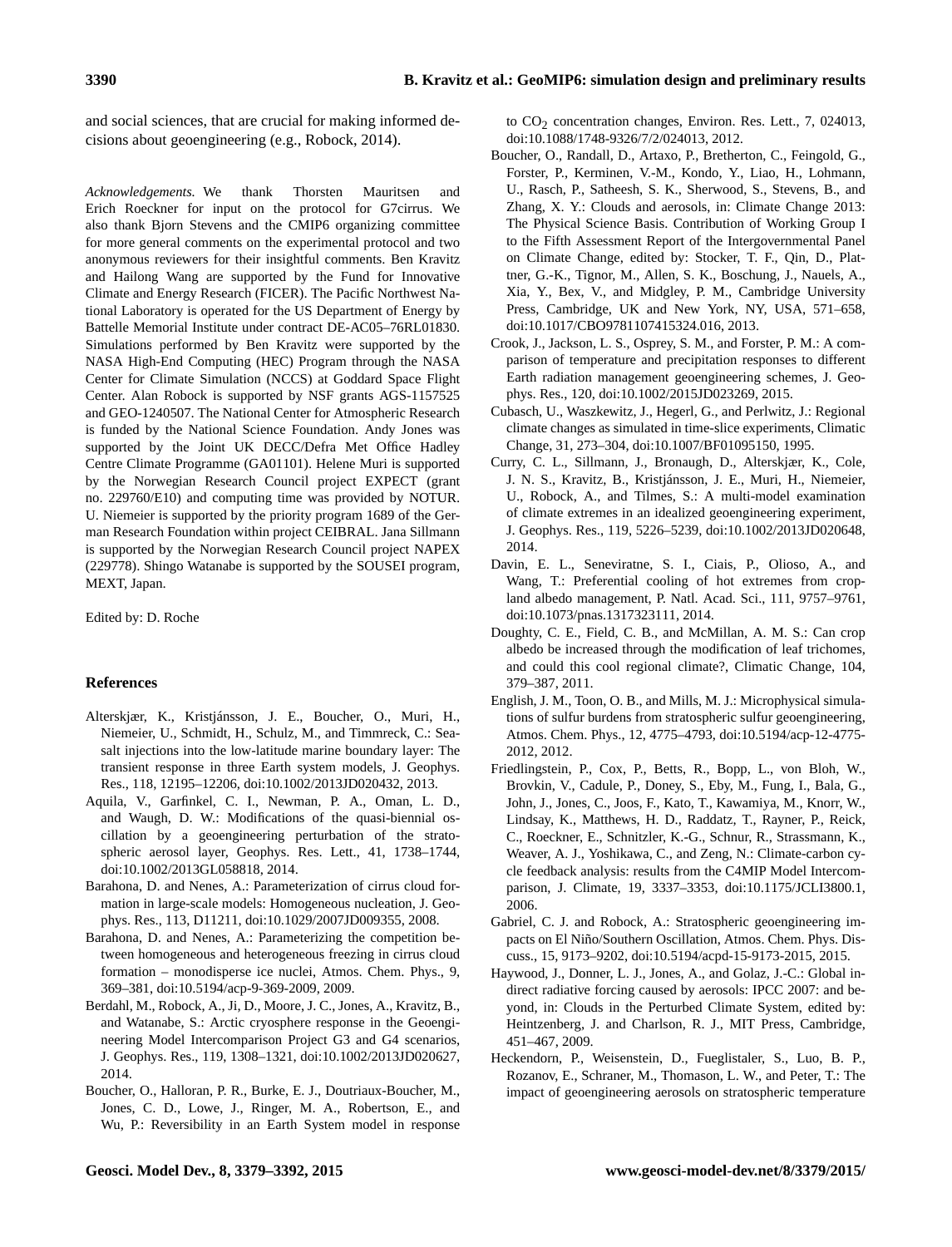and ozone, Environ. Res. Lett., 4, 045108, doi[:10.1088/1748-](http://dx.doi.org/10.1088/1748-9326/4/4/045108) [9326/4/4/045108,](http://dx.doi.org/10.1088/1748-9326/4/4/045108) 2009.

- Huneeus, N., Boucher, O., Alterskjær, K., Cole, J. N. S., Curry, C. L., Ji, D., Jones, A., Kravitz, B., Kristjánsson, J. E., Moore, J. C., Muri, H., Niemeier, U., Rasch, P. J., Robock, A., Singh, B., Schmidt, H., Schulz, M., Tilmes, S., Watanabe, S., and Yoon, J.-H.: Forcings and feedbacks in the GeoMIP ensemble for a reduction in solar irradiance and increase in  $CO<sub>2</sub>$ , J. Geophys. Res., 119, 5226–5239, doi[:10.1002/2013JD021110,](http://dx.doi.org/10.1002/2013JD021110) 2014.
- Hurrell, J. W., Holland, M. M., Gent, P. R., Ghan, S., Kay, J. E., Kushner, P. J., Lamarque, J.-F., Large, W. G., Lawrence, D., Lindsay, K., Lipscomb, W. H., Long, M. C., Mahowald, N., Marsh, D. R., Neale, R. B., Rasch, P., Vavrus, S., Vertenstein, M., Bader, D., Collins, W. D., Hack, J. J., Kiehl, J., and Marshall, S.: The Community Earth System Model: A framework for collaborative research, B. Am. Meteorol. Soc., 94, 1339–1360, doi[:10.1175/BAMS-D-12-00121.1,](http://dx.doi.org/10.1175/BAMS-D-12-00121.1) 2013.
- Irvine, P. J., Ridgwell, A., and Lunt, D. J.: Climatic effects of surface albedo geoengineering, J. Geophys. Res., 116, D24112, doi[:10.1029/2011JD016281,](http://dx.doi.org/10.1029/2011JD016281) 2011.
- Jarvis, A. and Leedal, D.: The Geoengineering Model Intercomparison Project (GeoMIP): a control perspective, Atmos. Sci. Lett., 13, 157–163, doi[:10.1002/asl.387,](http://dx.doi.org/10.1002/asl.387) 2012.
- Jones, A., Haywood, J. M., Alterskjær, K., Boucher, O., Cole, J. N. S., Curry, C. L., Irvine, P. J., Ji, D., Kravitz, B., Kristjánsson, J. E., Moore, J. C., Niemeier, U., Robock, A., Schmidt, H., Singh, B., Tilmes, S., Watanabe, S., and Yoon, J.-H.: The impact of abrupt suspension of solar radiation management (termination effect) in experiment G2 of the Geoengineering Model Intercomparison Project (GeoMIP), J. Geophys. Res., 118, 9743–9752, doi[:10.1002/jgrd.50762,](http://dx.doi.org/10.1002/jgrd.50762) 2013.
- Keller, D. P., Feng, E. Y., and Oschlies, A.: Potential climate engineering effectiveness and side effects during a high carbon dioxide-emission scenario, Nat. Commun., 5, 3304, doi[:10.1038/ncomms4304,](http://dx.doi.org/10.1038/ncomms4304) 2014.
- Kleidon, A., Kravitz, B., and Renner, M.: The hydrological sensitivity to global warming and solar geoengineering derived from thermodynamic constraints, Geophys. Res. Lett., 42, 138–144, doi[:10.1002/2014GL062589,](http://dx.doi.org/10.1002/2014GL062589) 2015.
- Kokkola, H., Hommel, R., Kazil, J., Niemeier, U., Partanen, A.-I., Feichter, J., and Timmreck, C.: Aerosol microphysics modules in the framework of the ECHAM5 climate model – intercomparison under stratospheric conditions, Geosci. Model Dev., 2, 97–112, doi[:10.5194/gmd-2-97-2009,](http://dx.doi.org/10.5194/gmd-2-97-2009) 2009.
- Kravitz, B., Robock, A., Boucher, O., Schmidt, H., Taylor, K. E., Stenchikov, G., and Schulz, M.: The Geoengineering Model Intercomparison Project (GeoMIP), Atmos. Sci. Lett., 12, 162– 167, doi[:10.1002/asl.316,](http://dx.doi.org/10.1002/asl.316) 2011.
- Kravitz, B., Forster, P. M., Jones, A., Robock, A., Alterskjær, K., Boucher, O., Jenkins, A. K. L., Korhonen, H., Kristjánsson, J. E., Muri, H., Niemeier, U., Partanen, A.-I., Rasch, P. J., Wang, H., and Watanabe, S.: Sea spray geoengineering experiments in the Geoengineering Model Intercomparison Project (GeoMIP): experimental design and preliminary results, J. Geophys. Res., 118, 11175–11186, doi[:10.1002/jgrd.50856,](http://dx.doi.org/10.1002/jgrd.50856) 2013a.
- Kravitz, B., Rasch, P. J., Forster, P. M., Andrews, T., Cole, J. N. S., Irvine, P. J., Ji, D., Kristjánsson, J. E., Moore, J. C., Muri, H., Niemeier, U., Robock, A., Singh, B., Tilmes, S., Watanabe, S., and Yoon, J.-H.: An energetic perspective on

hydrological cycle changes in the Geoengineering Model Intercomparison Project, J. Geophys. Res., 118, 13087–13102, doi[:10.1002/2013JD020502,](http://dx.doi.org/10.1002/2013JD020502) 2013b.

- Kravitz, B., Caldeira, K., Boucher, O., Robock, A., Rasch, P. J., Alterskjær, K., Karam, D. B., Cole, J. N. S., Curry, C. L., Haywood, J. M., Irvine, P. J., Ji, D., Jones, A., Kristjánsson, J. E., Lunt, D. J., Moore, J., Niemeier, U., Schmidt, H., Schulz, M., Singh, B., Tilmes, S., Watanabe, S., Yang, S., and Yoon, J.-H.: Climate model response from the Geoengineering Model Intercomparison Project (GeoMIP), J. Geophys. Res., 118, 8320– 8332, doi[:10.1002/jgrd.50646,](http://dx.doi.org/10.1002/jgrd.50646) 2013c.
- Kravitz, B., Robock, A., and Boucher, O.: Future directions in simulating solar geoengineering, EOS T. Am. Geophys. Un., 95, p. 280, doi[:10.1002/2014EO310010,](http://dx.doi.org/10.1002/2014EO310010) 2014a.
- Kravitz, B., MacMartin, D. G., Leedal, D. T., Rasch, P. J., and Jarvis, A. J.: Explicit feedback and the management of uncertainty in meeting climate objectives with solar geoengineering, Environ. Res. Lett., 9, 044006, doi[:10.1088/1748-](http://dx.doi.org/10.1088/1748-9326/9/4/044006) [9326/9/4/044006,](http://dx.doi.org/10.1088/1748-9326/9/4/044006) 2014b.
- Lenton, T. M. and Vaughan, N. E.: The radiative forcing potential of different climate geoengineering options, Atmos. Chem. Phys., 9, 5539–5561, doi[:10.5194/acp-9-5539-2009,](http://dx.doi.org/10.5194/acp-9-5539-2009) 2009.
- Li, J.-L., Waliser, D. E., Chen, W.-T., Guan, B., Kubar, T., Stephens, G., Ma, H.-Y., Deng, M., Donner, L., Seman, C., and Horowitz, L.: An observationally based evaluation of cloud ice water in CMIP3 and CMIP5 GCMs and contemporary reanalyses using contemporary satellite data, J. Geophys. Res., 117, doi[:10.1029/2012JD017640,](http://dx.doi.org/10.1029/2012JD017640) 2012.
- Liu, X., Shi, X., Zhang, K., Jensen, E. J., Gettelman, A., Barahona, D., Nenes, A., and Lawson, P.: Sensitivity studies of dust ice nuclei effect on cirrus clouds with the Community Atmosphere Model CAM5, Atmos. Chem. Phys., 12, 12061–12079, doi[:10.5194/acp-12-12061-2012,](http://dx.doi.org/10.5194/acp-12-12061-2012) 2012.
- Lobell, D. B., Bala, G., and Duffy, P. B.: Biogeophysical impacts of cropland management changes on climate, Geophys. Res. Lett., 33, L06708, doi[:10.1029/2005GL025492,](http://dx.doi.org/10.1029/2005GL025492) 2006.
- MacMartin, D. G., Kravitz, B., Keith, D. W., and Jarvis, A.: Dynamics of the coupled human-climate system resulting from closedloop control of solar geoengineering, Clim. Dynam., 43, 243– 258, doi[:10.1007/s00382-013-1822-9,](http://dx.doi.org/10.1007/s00382-013-1822-9) 2014.
- MacMartin, D. G., Kravitz, B., and Rasch, P. J.: On solar geoengineering and climate uncertainty, Geophys. Res. Lett., 42, 7156– 7161, doi[:10.1002/2015GL065391,](http://dx.doi.org/10.1002/2015GL065391) 2015.
- Meehl, G. A., Moss, R., Taylor, K. E., Eyring, V., Stouffer, R. J., Bony, S., and Stevens, B.: Climate Model Intercomparisons: preparing for the next phase, EOS T. Am. Geophys. Un., 95, 77– 78, doi[:10.1002/2014EO090001,](http://dx.doi.org/10.1002/2014EO090001) 2014.
- Mitchell, D. L. and Finnegan, W.: Modification of cirrus clouds to reduce global warming, Environ. Res. Lett., 4, 045102, doi[:10.1088/1748-9326/4/4/045102,](http://dx.doi.org/10.1088/1748-9326/4/4/045102) 2009.
- Muri, H., Kristjánsson, J. E., Storelvmo, T., and Pfeffer, M. A.: The climatic effects of modifying cirrus clouds in a climate engineering framework, J. Geophys. Res., 119, 4174–4191, doi[:10.1002/2013JD021063,](http://dx.doi.org/10.1002/2013JD021063) 2014.
- NAS: Climate Intervention: reflecting Sunlight to Cool Earth; Committee on Geoengineering Climate: technical Evaluation and Discussion of Impacts; Board on Atmospheric Sciences and Climate; Ocean Studies Board; Division on Earth and Life Studies; National Research